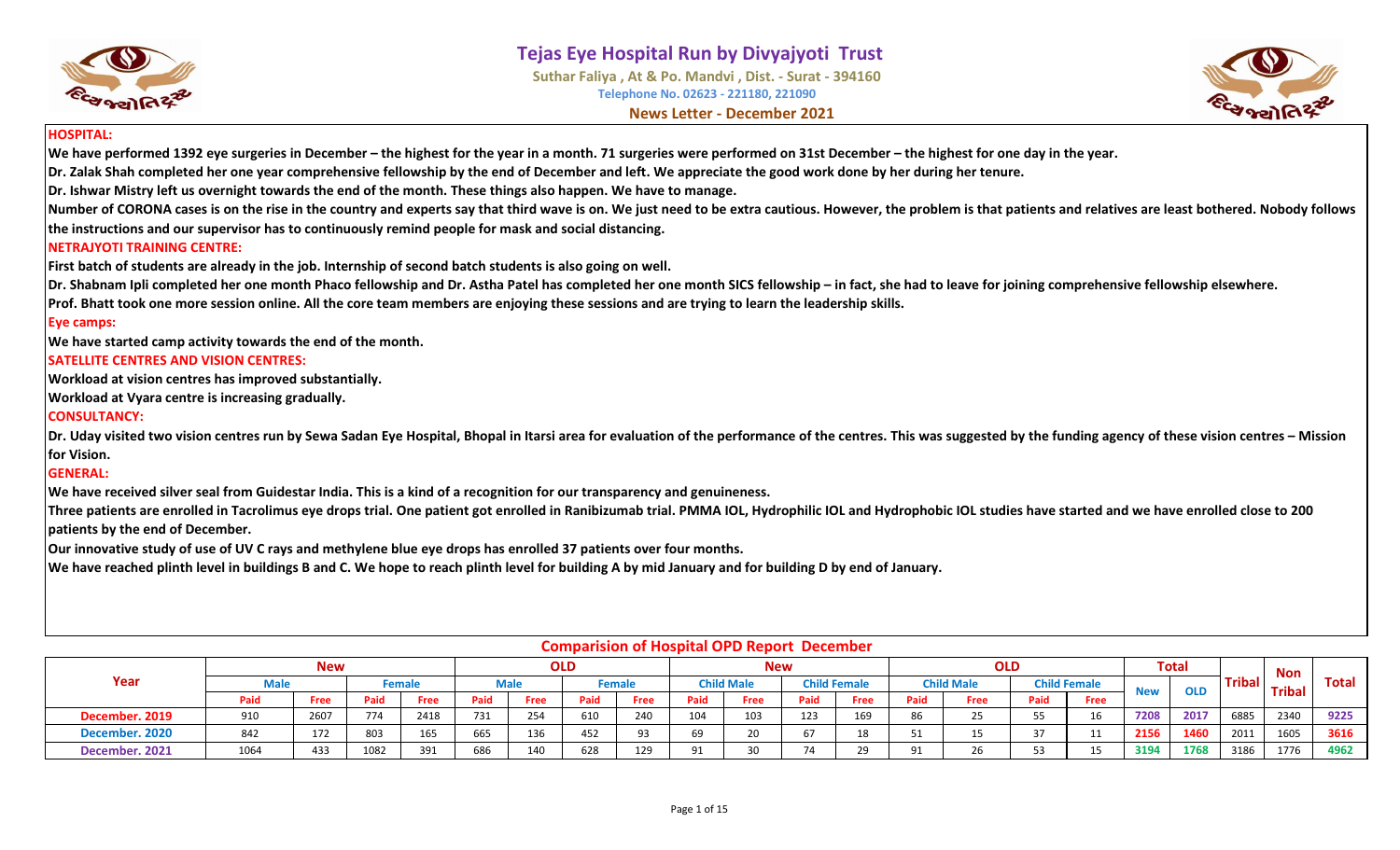**Comparision of Hospital OPD Report YTD**

|                                |      | <b>New</b> |      |             |      |      | <b>OLD</b> |             |      | <b>New</b>        |      |                     |      | <b>OLD</b>        |      |                     |            | <b>Total</b> |               | <b>Non</b>   |              |
|--------------------------------|------|------------|------|-------------|------|------|------------|-------------|------|-------------------|------|---------------------|------|-------------------|------|---------------------|------------|--------------|---------------|--------------|--------------|
| Year                           |      |            |      | Female      |      | Male |            | <b>emal</b> |      | <b>Child Male</b> |      | <b>Child Female</b> |      | <b>Child Male</b> |      | <b>Child Female</b> | <b>New</b> | <b>OLD</b>   | <b>Tribal</b> | <b>Triba</b> | <b>Total</b> |
|                                | Paid | Free       | Paid | <b>Free</b> | Paid | Free |            | Free        | Paid | Free              | Paid | Free                | Paid | Free              | Paid | Free                |            |              |               |              |              |
| <b>April to December, 2019</b> | 6809 | 15738      | 5765 | 14746       | 5896 | 2161 | 4722       | 1828        | 855  | 749               | 821  | 810                 | 727  | 229               | 464  | 163                 | 46293      | 16190        | 40503         | 21980        | 62483        |
| <b>April to December. 2020</b> | 4959 | 1031       | 3994 | 830         | 3772 | 865  | 2566       | 658         | 428  | 126               | 349  | 99                  | 379  | 111               | 180  | 53                  | 11816      | 8584         | 11422         | 8978         | 20400        |
| <b>April to December. 2021</b> | 7662 | 1784       | 7033 | 1610        | 5666 | 1160 | 4577       | 936         | 663  | 190               | 552  | 162                 | 628  | 178               | 379  | 107                 | 1965       | 13631        | 19982         | 13305        | 33287        |

**Comparision of District wise OPD & Indoor details Month of December**

| <b>STATE</b>                                   | <b>DISTRICT</b>           |               | <b>New</b>    |               |               | <b>Review</b> |               |               | <b>Total</b>  |               |                | <b>Indoor</b> |               |
|------------------------------------------------|---------------------------|---------------|---------------|---------------|---------------|---------------|---------------|---------------|---------------|---------------|----------------|---------------|---------------|
|                                                |                           | <b>Dec.19</b> | <b>Dec.20</b> | <b>Dec.21</b> | <b>Dec.19</b> | <b>Dec.20</b> | <b>Dec.21</b> | <b>Dec.19</b> | <b>Dec.20</b> | <b>Dec.21</b> | <b>Dec.19</b>  | <b>Dec.20</b> | <b>Dec.21</b> |
| <b>GUJARAT</b>                                 |                           |               |               |               |               |               |               |               |               |               |                |               |               |
|                                                | <b>SURAT</b>              | 2819          | 1136          | 1779          | 1167          | 765           | 921           | 3986          | 1901          | 2700          | 386            | 221           | 406           |
|                                                | <b>TAPI</b>               | 2047          | 436           | 617           | 394           | 285           | 348           | 2441          | 721           | 965           | 293            | 158           | 326           |
|                                                | <b>BHARUCH</b>            | 158           | 180           | 231           | 191           | 157           | 202           | 349           | 337           | 433           | 40             | 34            | 79            |
|                                                | NAVSARI                   | 143           | 16            | 20            | 20            | 18            | 21            | 163           | 34            | 41            | 20             | 3             | 12            |
|                                                | NARMADA                   | 940           | 146           | 190           | 141           | 94            | 125           | 1081          | 240           | 315           | 151            | 62            | 118           |
|                                                | VALSAD                    | 82            | 5.            | 3             | 16            | 12            | 3             | 98            | 17            | 6             | $\overline{7}$ | 9             | 5             |
|                                                | Other                     | 564           | 93            | 88            | 6             | 30            | 21            | 570           | 123           | 109           | 102            | 35            | 97            |
|                                                | *SubTotal*                | 6753          | 2012          | 2928          | 1935          | 1361          | 1641          | 8688          | 3373          | 4569          | 999            | 522           | 1043          |
| <b>OTHER STATE</b>                             |                           |               |               |               |               |               |               |               |               |               |                |               |               |
|                                                | <b>OTHER</b>              | $\Omega$      | 0             |               | 0             | $\mathbf 0$   | 0             | 0             | 0             | $\Omega$      | $\Omega$       | 0             | 0             |
|                                                | *SubTotal*                | $\Omega$      | 0             | $\mathbf 0$   | 0             | 0             | $\mathbf{0}$  | 0             | 0             | $\mathbf{0}$  | 0              | $\mathbf{0}$  | $\mathbf{0}$  |
| <b>MAHARASHTRA</b>                             |                           |               |               |               |               |               |               |               |               |               |                |               |               |
|                                                | <b>NANDURBAR</b>          | 455           | 144           | 266           | 82            | 99            | 127           | 537           | 243           | 393           | 121            | 74            | 170           |
|                                                | Other dist.of MAHARASHTRA | $\Omega$      | 0             | $\Omega$      | 0             | $\mathbf 0$   | 0             | 0             | 0             | $\Omega$      | $\Omega$       | 0             | $\mathbf 0$   |
|                                                | *SubTotal*                | 455           | 144           | 266           | 82            | 99            | 127           | 537           | 243           | 393           | 121            | 74            | 170           |
| <b>Netrang, Zankhvav &amp; Vyara Operation</b> |                           |               |               |               |               |               |               |               |               |               | 136            | 135           | 105           |
| <i><b>*Grand Total*</b></i>                    |                           | 7208          | 2156          | 3194          | 2017          | 1460          | 1768          | 9225          | 3616          | 4962          | 1256           | 731           | 1318          |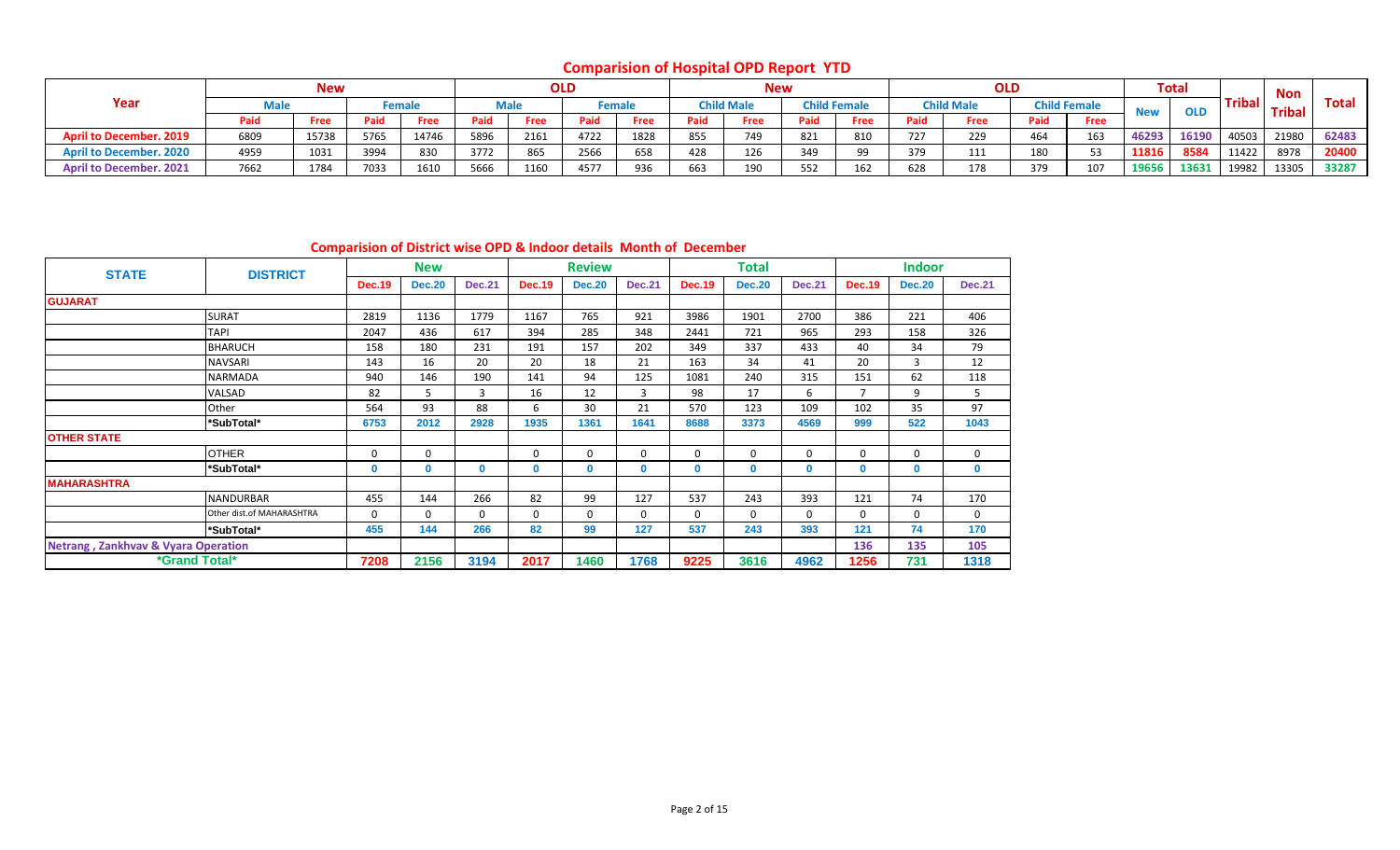|                                                        |                           |                 | <b>New</b>      |                 |                                                                      | <b>Review</b>   |                 |                                        | Total                                  |                 |                                        | <b>Indoor</b>   |                              |
|--------------------------------------------------------|---------------------------|-----------------|-----------------|-----------------|----------------------------------------------------------------------|-----------------|-----------------|----------------------------------------|----------------------------------------|-----------------|----------------------------------------|-----------------|------------------------------|
| <b>STATE</b>                                           | <b>DISTRICT</b>           | <b>April to</b> | <b>April to</b> | <b>April to</b> | <b>April to</b><br>Dec. 2019 Dec. 2020 Dec. 2021 Dec. 2019 Dec. 2020 | <b>April to</b> | <b>April to</b> | <b>April to</b><br>Dec. 2021 Dec. 2019 | <b>April to</b><br>Dec. 2020 Dec. 2021 | <b>April to</b> | <b>April to</b><br>Dec. 2019 Dec. 2020 | <b>April to</b> | <b>April to Dec.</b><br>2021 |
| <b>GUJARAT</b>                                         |                           |                 |                 |                 |                                                                      |                 |                 |                                        |                                        |                 |                                        |                 |                              |
|                                                        | <b>SURAT</b>              | 20931           | 7019            | 10732           | 9411                                                                 | 4969            | 7257            | 30342                                  | 11988                                  | 17989           | 2453                                   | 1274            | 2229                         |
|                                                        | <b>TAPI</b>               | 12978           | 2212            | 3842            | 3044                                                                 | 1610            | 2842            | 16022                                  | 3822                                   | 6684            | 1781                                   | 696             | 1655                         |
|                                                        | <b>BHARUCH</b>            | 2422            | 780             | 1606            | 1541                                                                 | 780             | 1649            | 3963                                   | 1560                                   | 3255            | 451                                    | 236             | 552                          |
|                                                        | <b>NAVSARI</b>            | 768             | 75              | 124             | 270                                                                  | 96              | 112             | 1038                                   | 171                                    | 236             | 139                                    | 32              | 63                           |
|                                                        | <b>NARMADA</b>            | 3345            | 837             | 1098            | 922                                                                  | 584             | 767             | 4267                                   | 1421                                   | 1865            | 618                                    | 309             | 554                          |
|                                                        | VALSAD                    | 194             | 28              | 56              | 138                                                                  | 44              | 41              | 332                                    | 72                                     | 97              | 53                                     | 28              | 20                           |
|                                                        | Other                     | 1730            | 222             | 549             | 128                                                                  | 91              | 158             | 1858                                   | 313                                    | 707             | 460                                    | 120             | 404                          |
|                                                        | *SubTotal*                | 42368           | 11173           | 18007           | 15454                                                                | 8174            | 12826           | 57822                                  | 19347                                  | 30833           | 5955                                   | 2695            | 5477                         |
| <b>OTHER STATE</b>                                     |                           |                 |                 |                 |                                                                      |                 |                 |                                        |                                        |                 |                                        |                 |                              |
|                                                        | <b>OTHER</b>              | 0               | 0               | $\mathbf 0$     | 0                                                                    | 0               | 0               | 0                                      | $\mathbf 0$                            | 0               | $\Omega$                               | 0               | 0                            |
|                                                        | *SubTotal*                | 0               | $\mathbf{0}$    | $\mathbf{0}$    | 0                                                                    | $\mathbf{0}$    | $\mathbf 0$     | $\mathbf 0$                            | $\mathbf{0}$                           | 0               | $\mathbf{0}$                           | $\mathbf{0}$    | $\mathbf{0}$                 |
| <b>MAHARASHTRA</b>                                     |                           |                 |                 |                 |                                                                      |                 |                 |                                        |                                        |                 |                                        |                 |                              |
|                                                        | <b>NANDURBAR</b>          | 3925            | 643             | 1649            | 736                                                                  | 410             | 805             | 4661                                   | 1053                                   | 2454            | 825                                    | 349             | 1045                         |
|                                                        | Other dist.of MAHARASHTRA | $\Omega$        | $\Omega$        | $\Omega$        | 0                                                                    | $\Omega$        | $\mathbf{0}$    | $\mathbf{0}$                           | $\Omega$                               | 0               | $\Omega$                               | $\Omega$        | 0                            |
|                                                        | *SubTotal*                | 3925            | 643             | 1649            | 736                                                                  | 410             | 805             | 4661                                   | 1053                                   | 2454            | 825                                    | 349             | 1045                         |
| <b>Netrang PHC, Zankhvav CHC &amp; Vyara Operation</b> |                           |                 |                 |                 |                                                                      |                 |                 |                                        |                                        |                 | 1026                                   | 550             | 448                          |
| *Grand Total*                                          |                           | 46293           | 11816           | 19656           | 16190                                                                | 8584            | 13631           | 62483                                  | 20400                                  | 33287           | 7806                                   | 3594            | 6970                         |

#### **Comparision of District wise OPD & Indoor details YTD**

## **Comparision of Investigation for December**

| Investigation                  |      |                | December. 2019 |              |                |                | December, 2020 |              |          | December. 2021 |             |              |
|--------------------------------|------|----------------|----------------|--------------|----------------|----------------|----------------|--------------|----------|----------------|-------------|--------------|
|                                | Paid | <b>Subsidy</b> | <b>Free</b>    | Total        | Paid           | <b>Subsidy</b> | <b>Free</b>    | <b>Total</b> | Paid     | <b>Subsidy</b> | <b>Free</b> | <b>Total</b> |
| A SCAN                         | 157  | $\Omega$       | 817            | 974          | 8              | 0              | 539            | 547          | 9        | $\Omega$       | 962         | 971          |
| <b>AUTOMATED PERIMETRY</b>     | 13   | 0              | 3              | 16           | 14             |                | 4              | 19           | 8        |                |             | 9            |
| <b>B SCAN</b>                  | 72   |                | 386            | 459          | 95             | $\Omega$       | 205            | 300          | 33       | 5              | 87          | 125          |
| <b>FLUORESCEIN ANGIOGRAPHY</b> |      | 0              | 0              |              |                | 0              | 0              | $\mathbf{0}$ |          | $\mathbf 0$    |             | $\mathbf{2}$ |
| <b>IFUNDUS PHOTO</b>           | 0    | 4              |                | 5            |                | 2              | 4              | 10           | 4        | 0              |             | 5            |
| <b>HRT</b>                     | 0    | $\Omega$       | 0              | $\mathbf{0}$ |                | $\Omega$       | $\Omega$       | $\mathbf{0}$ | 0        | $\Omega$       |             | $\mathbf{0}$ |
| <b>OCT</b>                     | 61   | 25             | 38             | 124          | 46             | 10             | 29             | 85           | 93       | 28             | 104         | 225          |
| <b>IPACHYMETRY</b>             | 28   |                |                | 30           | 10             | 2              | 4              | 16           | 29       | 2              | 12          | 43           |
| PENTACAM                       |      | $\Omega$       | 2              | 3            |                | 6              | 3              | 16           | 3        | 3              | $\Omega$    | 6            |
| Specular Microscopy            | 0    | $\Omega$       |                |              |                | $\Omega$       | 3              | 4            | 5        |                | 19          | 25           |
| <b>TOPOGRAPHY</b>              | 0    | 0              | $\Omega$       | $\mathbf 0$  | $\overline{2}$ | 0              | 3              | 5            | $\Omega$ | 0              | 0           | $\mathbf{0}$ |
| <b>Total</b>                   | 333  | 31             | 1255           | 1619         | 187            | 21             | 794            | 1002         | 185      | 40             | 1186        | 1411         |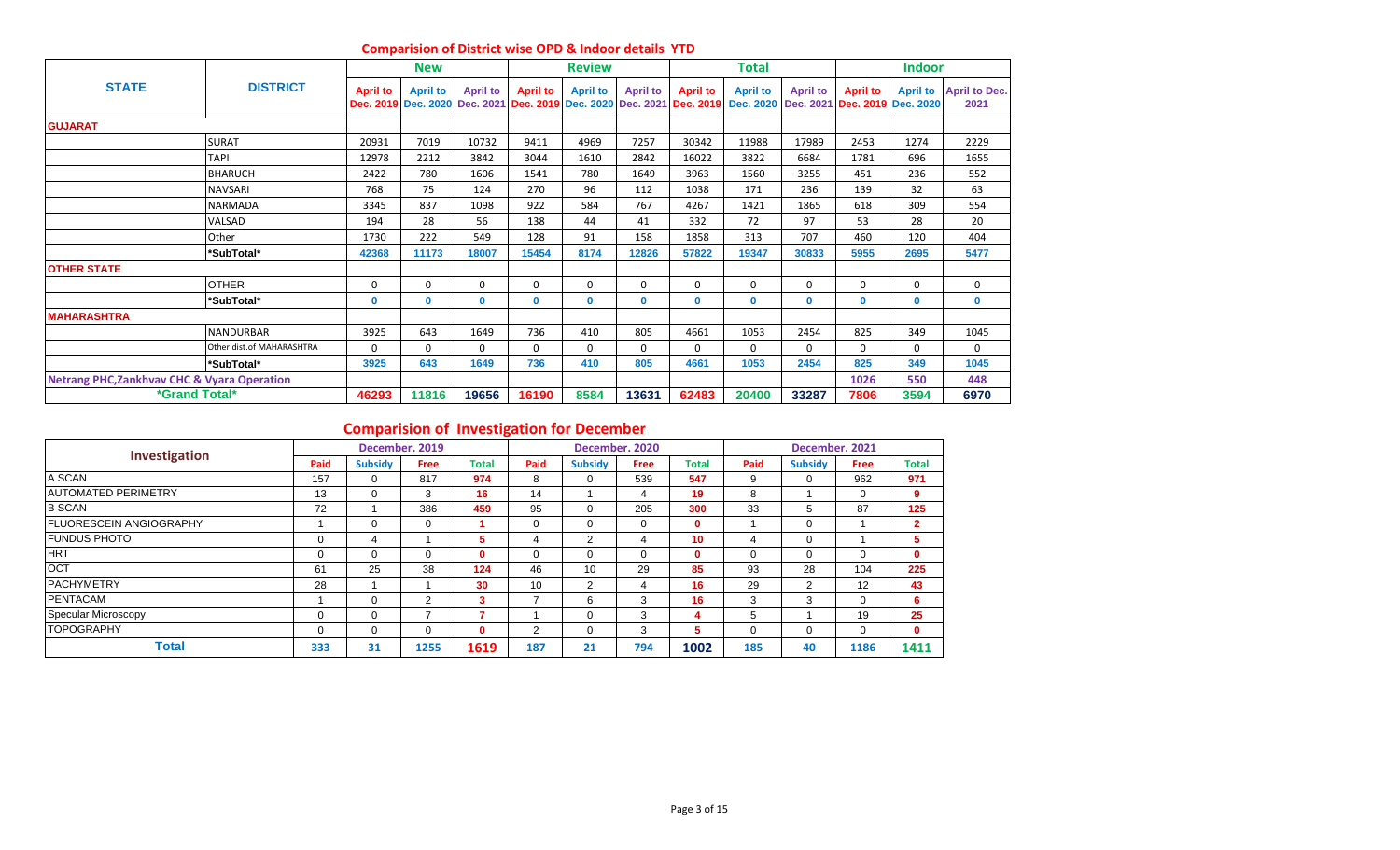## **Comparision of Investigation YTD**

|                                 |          | April 2019 to December 2019 |                |              | ÷    | April 2020 to December 2020 |             |              |      | April 2021 to Decembar 2021 |      |              |
|---------------------------------|----------|-----------------------------|----------------|--------------|------|-----------------------------|-------------|--------------|------|-----------------------------|------|--------------|
| Investigation                   | Paid     | <b>Subsidy</b>              | <b>Free</b>    | Total        | Paid | <b>Subsidy</b>              | <b>Free</b> | Total        | Paid | <b>Subsidy</b>              | Free | <b>Total</b> |
| A SCAN                          | 927      | 3                           | 4076           | 5006         | 54   | 0                           | 2040        | 2094         | 44   | 0                           | 5274 | 5318         |
| <b>JAUTOMATED PERIMETRY</b>     | 103      | 6                           | 27             | 136          | 57   | 3                           | 12          | 72           | 113  |                             | 41   | 161          |
| <b>B SCAN</b>                   | 545      | 21                          | 1855           | 2421         | 621  | 6                           | 681         | 1308         | 508  | 28                          | 1183 | 1719         |
| <b>IFLUORESCEIN ANGIOGRAPHY</b> | 9        | $\Omega$                    | 3              | 12           | 0    |                             | 0           |              | 3    | 0                           | 5    | 8            |
| <b>FUNDUS PHOTO</b>             | 11       | 32                          | 16             | 59           | 19   | 8                           | 12          | 39           | 28   | 4                           | 13   | 45           |
| <b>HRT</b>                      | $\Omega$ | $\Omega$                    | $\Omega$       | $\mathbf{0}$ | 0    | 0                           | 0           | $\mathbf{0}$ | 0    | $\Omega$                    | 0    | $\mathbf{0}$ |
| <b>OCT</b>                      | 429      | 158                         | 345            | 932          | 230  | 65                          | 135         | 430          | 602  | 234                         | 587  | 1423         |
| <b>PACHYMETRY</b>               | 101      | 6                           | 15             | 122          | 49   | 2                           | 6           | 57           | 340  | 27                          | 150  | 517          |
| <b>PENTACAM</b>                 | 44       | 39                          | 27             | 110          | 27   | 23                          |             | 57           | 43   | 36                          | 31   | 110          |
| Specular Microscopy             | 8        | $\Omega$                    | 56             | 64           | 5    |                             | 41          | 47           | 34   |                             | 184  | 219          |
| <b>TOPOGRAPHY</b>               | 2        | 0                           | $\overline{2}$ | 4            | 4    | 0                           | 6           | 10           | 3    | 0                           |      | 4            |
| <b>Total</b>                    | 2179     | 265                         | 6422           | 8866         | 1066 | 109                         | 2940        | 4115         | 1718 | 337                         | 7469 | 9524         |

## **Comparision of Lab. Investigation for December**

|                                |             | comparision or cap, investigation for becember | December. 2019 |                      |                |                | December. 2020 |                |                | December. 2021 |                |                         |
|--------------------------------|-------------|------------------------------------------------|----------------|----------------------|----------------|----------------|----------------|----------------|----------------|----------------|----------------|-------------------------|
| Investigation                  | Paid        | <b>Subsidy</b>                                 |                | <b>Total</b>         | Paid           | <b>Subsidy</b> | Free           | <b>Total</b>   | Paid           |                |                | <b>Total</b>            |
| <b>B.T &amp; C.T</b>           |             |                                                | <b>Free</b>    |                      |                |                |                |                |                | <b>Subsidy</b> | Free           |                         |
|                                | 5           | 0                                              | 4              | 9                    | 4              | 0              | 4              | 8              | $\overline{4}$ | 1              | 14             | 19                      |
| Biopsy                         | $\mathbf 0$ | $\Omega$                                       | 1              | $\blacktriangleleft$ | $\overline{2}$ | 0              | 2              | 4              | 4              | $\Omega$       | $\overline{2}$ | 6                       |
| <b>BLOOD UREA</b>              | 13          | $\Omega$                                       | 14             | 27                   | 5              | $\overline{2}$ | $\overline{2}$ | $\overline{9}$ | 8              | $\Omega$       | 4              | 12                      |
| CBC (HB, TC, DC, RBC, PLATELET | 52          | $\mathbf 1$                                    | 26             | 79                   | 36             | 6              | 17             | 59             | 30             | $\overline{4}$ | 40             | 74                      |
| <b>CULTURE</b>                 | 3           | $\Omega$                                       | 6              | 9                    | 5              | $\mathbf 0$    | 10             | 15             | $\overline{7}$ | $\Omega$       | 21             | 28                      |
| E.S.R                          | 22          | $\mathbf 1$                                    | 11             | 34                   | 24             | 5              | 8              | 37             | 11             | $\overline{2}$ | 14             | 27                      |
| <b>FBS</b>                     | 26          | $\Omega$                                       | 54             | 80                   | 17             | 0              | 79             | 96             | $\overline{2}$ | $\mathbf 0$    | 67             | 69                      |
| GHB(HBA1C                      | 24          | $\overline{2}$                                 | 14             | 40                   | 16             | $\overline{4}$ | 40             | 60             | 34             | 1              | 29             | 64                      |
| <b>GRAM STAIN</b>              | 29          | 3                                              | 8              | 40                   | 19             | $\Omega$       | 9              | 28             | 20             | $\overline{2}$ | 28             | 50                      |
| H.I.V                          | 10          | 2                                              | 46             | 58                   | 10             | 3              | 26             | 39             | $\mathbf 0$    | $\mathbf 0$    | 38             | 38                      |
| <b>HBS AG</b>                  | 10          | $\overline{2}$                                 | 47             | 59                   | 11             | $\overline{2}$ | 26             | 39             |                | $\Omega$       | 38             | 39                      |
| HEMOGLOBIN (HB)                | 6           | $\Omega$                                       | 6              | 12                   | $\overline{2}$ | 0              | 6              | 8              | $\overline{4}$ | $\mathbf{1}$   | 12             | 17                      |
| <b>KOH</b>                     | 29          | 3                                              | 8              | 40                   | 18             | $\Omega$       | 9              | 27             | 20             | $\overline{2}$ | 28             | 50                      |
| <b>LIPID PROFILE</b>           | 11          | -1                                             | 11             | 23                   | 6              | $\overline{2}$ |                | 9              | 6              | $\mathbf 0$    | 5              | 11                      |
| M.T                            | 15          | $\mathbf{1}$                                   | 3              | 19                   | 14             | 4              | $\overline{1}$ | 19             | 3              | $\mathbf 0$    | 6              | $\overline{9}$          |
| PP <sub>2</sub> BS             | 18          | $\Omega$                                       | 8              | 26                   | 4              | $\mathbf 0$    | $\overline{7}$ | 11             | $\overline{2}$ | $\mathbf 0$    | 18             | 20                      |
| R.A FACTOR                     | 8           | 2                                              | $\overline{2}$ | 12                   | 13             | 3              | -1             | 17             | $\overline{2}$ | $\mathbf 0$    | $\overline{2}$ | $\overline{\mathbf{4}}$ |
| <b>RBS</b>                     | 376         | $\overline{4}$                                 | 834            | 1214                 | 154            | $\overline{7}$ | 383            | 544            | 146            | $\overline{7}$ | 408            | 561                     |
| S.CHOLESTROL                   | $\mathbf 0$ | $\Omega$                                       | 0              | $\mathbf{0}$         | $\Omega$       | 0              | $\Omega$       | $\mathbf{0}$   | $\Omega$       | $\Omega$       | $\Omega$       | $\mathbf{0}$            |
| S.CREATININE                   | 15          | $\mathbf 1$                                    | 13             | 29                   | 6              | $\overline{2}$ | 2              | 10             | 10             | $\Omega$       | 6              | 16                      |
| <b>URINE SUGAR</b>             | 373         | 3                                              | 822            | 1198                 | 140            | $\overline{7}$ | 369            | 516            | 146            | $\overline{7}$ | 406            | 559                     |
| V.D.R.L                        | $\mathbf 0$ | $\mathbf{1}$                                   | 42             | 43                   | $\mathbf 0$    | 0              | 24             | 24             |                | $\mathbf 0$    | 37             | 38                      |
| Other Lab Test                 | $\Omega$    | $\Omega$                                       | 46             | 46                   |                | $\Omega$       | 27             | 28             | $\overline{1}$ | $\Omega$       | 37             | 38                      |
| <b>ECG</b>                     | 102         | $\mathbf 0$                                    | 189            | 291                  | 8              | 0              | 183            | 191            | 11             | $\overline{2}$ | 312            | 325                     |
| <b>Total</b>                   | 1147        | 27                                             | 2215           | 3389                 | 515            | 47             | 1236           | 1798           | 473            | 29             | 1572           | 2074                    |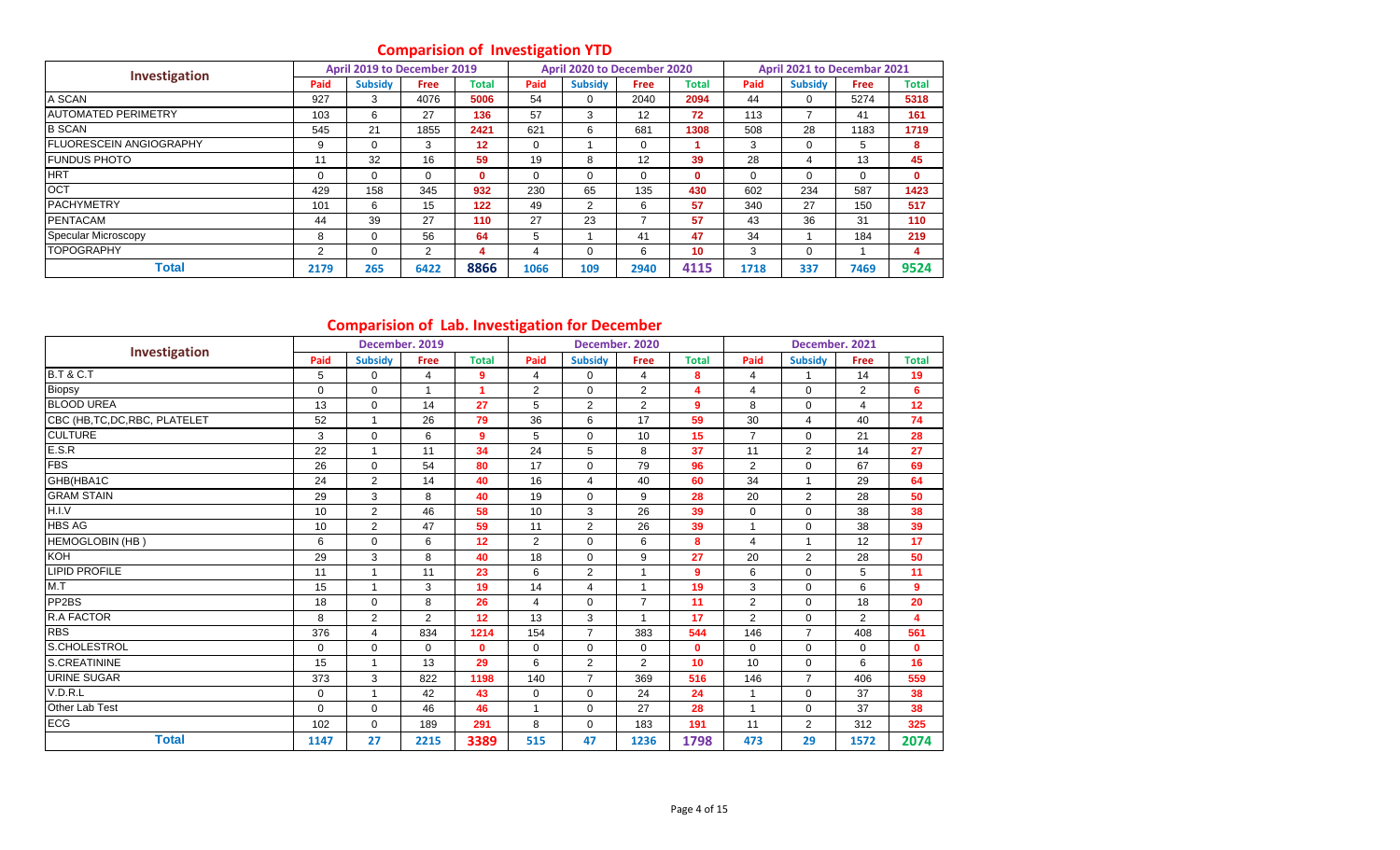## **Comparision of Lab. Investigation YTD**

|                                |                | April 2019 to December 2019 |             |                |                | April 2020 to December 2020 |                |              |                | April 2021 to Decemer 2021 |             |              |
|--------------------------------|----------------|-----------------------------|-------------|----------------|----------------|-----------------------------|----------------|--------------|----------------|----------------------------|-------------|--------------|
| Investigation                  | Paid           | <b>Subsidy</b>              | <b>Free</b> | <b>Total</b>   | Paid           | <b>Subsidy</b>              | Free           | <b>Total</b> | Paid           | <b>Subsidy</b>             | <b>Free</b> | <b>Total</b> |
| <b>B.T &amp; C.T</b>           | 65             |                             | 66          | 132            | 8              | $\Omega$                    | $\overline{7}$ | 15           | 48             |                            | 77          | 126          |
| Biopsy                         | 10             | $\mathbf 0$                 | 6           | 16             | $\overline{7}$ | $\mathbf 0$                 | 3              | 10           | 12             | $\mathbf 0$                | 7           | 19           |
| <b>BLOOD UREA</b>              | 81             | 5                           | 165         | 251            | 32             | 6                           | 16             | 54           | 48             | 3                          | 51          | 102          |
| CBC (HB, TC, DC, RBC, PLATELET | 414            | 9                           | 471         | 894            | 235            | 9                           | 138            | 382          | 309            | 17                         | 430         | 756          |
| <b>CULTURE</b>                 | 19             | 1                           | 64          | 84             | 31             | $\mathbf 0$                 | 54             | 85           | 34             | 2                          | 109         | 145          |
| E.S.R                          | 175            | 6                           | 349         | 530            | 120            | $\overline{7}$              | 101            | 228          | 172            | 10                         | 259         | 441          |
| <b>FBS</b>                     | 174            | 5                           | 332         | 511            | 47             | $\overline{\mathbf{4}}$     | 214            | 265          | 36             | $\overline{1}$             | 469         | 506          |
| GHB(HBA1C                      | 115            | 12                          | 112         | 239            | 109            | 9                           | 232            | 350          | 187            | $\overline{7}$             | 370         | 564          |
| <b>GRAM STAIN</b>              | 120            | 5                           | 71          | 196            | 98             |                             | 55             | 154          | 141            | 12                         | 131         | 284          |
| H.I.V                          | 90             | 6                           | 453         | 549            | 39             | 3                           | 187            | 229          | 19             | $\Omega$                   | 361         | 380          |
| <b>HBS AG</b>                  | 87             | 5                           | 450         | 542            | 39             | 3                           | 183            | 225          | 18             | $\mathbf 0$                | 357         | 375          |
| HEMOGLOBIN (HB)                | 62             |                             | 62          | 125            | 7              | $\mathbf 0$                 | 12             | 19           | 40             |                            | 70          | 111          |
| KOH                            | 123            | 6                           | 71          | 200            | 102            | 1                           | 57             | 160          | 150            | 14                         | 132         | 296          |
| <b>LIPID PROFILE</b>           | 83             | 12                          | 113         | 208            | 38             | 6                           | 17             | 61           | 60             | $\overline{7}$             | 39          | 106          |
| M.T                            | 91             | 4                           | 22          | 117            | 72             | 5                           | 12             | 89           | 94             | 5                          | 31          | 130          |
| PP2BS                          | 75             | 2                           | 88          | 165            | 21             | $\mathbf 0$                 | 44             | 65           | 16             | 3                          | 90          | 109          |
| R.A FACTOR                     | 38             | 3                           | 8           | 49             | 43             | 4                           | 8              | 55           | 62             | 3                          | 19          | 84           |
| <b>RBS</b>                     | 2585           | 29                          | 4458        | 7072           | 975            | 11                          | 1413           | 2399         | 1278           | 27                         | 3662        | 4967         |
| S.CHOLESTROL                   | 7              | $\mathbf 0$                 | $\Omega$    | $\overline{7}$ | 5              | $\mathbf 0$                 |                | 6            | 5              | $\mathbf 0$                |             | 6            |
| S.CREATININE                   | 104            | 10                          | 169         | 283            | 49             | 5                           | 22             | 76           | 92             | 5                          | 63          | 160          |
| <b>URINE SUGAR</b>             | 2566           | 26                          | 4392        | 6984           | 960            | 11                          | 1444           | 2415         | 1264           | 27                         | 3604        | 4895         |
| V.D.R.L                        | $\overline{7}$ | 3                           | 308         | 318            | $\overline{2}$ | $\mathbf 0$                 | 134            | 136          | $\overline{4}$ | 1                          | 260         | 265          |
| Other Lab Test                 | 19             | $\Omega$                    | 419         | 438            | 4              | $\Omega$                    | 148            | 152          | 3              | $\Omega$                   | 313         | 316          |
| <b>ECG</b>                     | 610            | 3                           | 997         | 1610           | 128            | $\mathbf 0$                 | 740            | 868          | 129            | $\overline{2}$             | 1949        | 2080         |
| <b>Total</b>                   | 7720           | 154                         | 13646       | 21520          | 3171           | 85                          | 5242           | 8498         | 4221           | 148                        | 12854       | 17223        |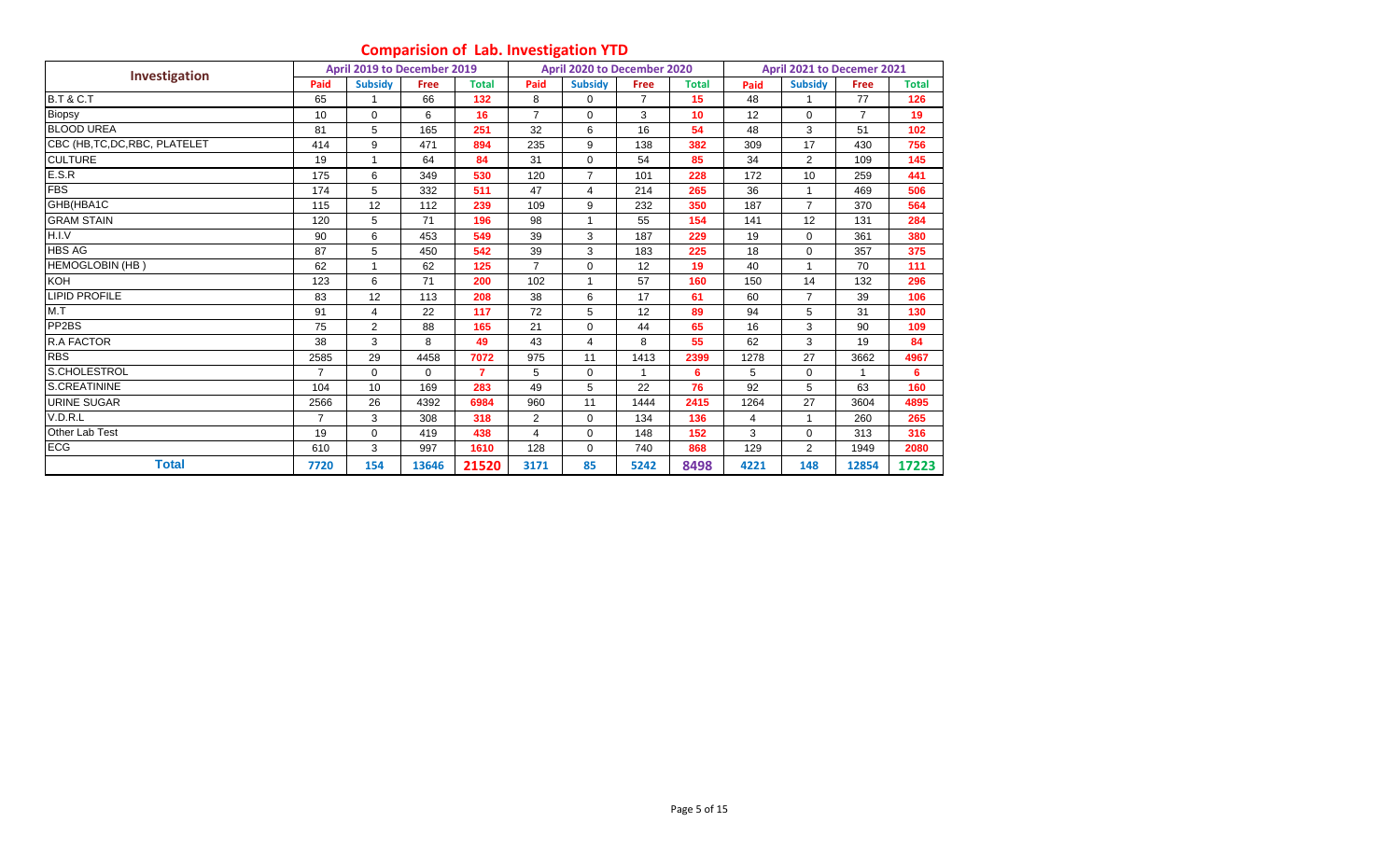## **Comparision of Surgery for December**

|                                      |                | <b>Paid</b> |             |                | <b>Subsidized</b> |                |                       | <b>Free + Camp free</b> |                |                | <b>Total</b>   |                |
|--------------------------------------|----------------|-------------|-------------|----------------|-------------------|----------------|-----------------------|-------------------------|----------------|----------------|----------------|----------------|
| <b>Name of Surgery</b>               | Dec.           | Dec.        | Dec.        | Dec.           | Dec.              | Dec.           | Dec.                  | Dec.                    | Dec.           | Dec.           | Dec.           | Dec.           |
|                                      | 2019           | 2020        | 2021        | 2019           | 2020              | 2021           | 2019                  | 2020                    | 2021           | 2019           | 2020           | 2021           |
| CATARACT PHACO + IOL                 | 71             | 91          | 74          | 3              | 5                 | 4              | 164                   | 130                     | 188            | 238            | 226            | 266            |
| CATARACT SICS + IOL                  | 25             | 15          | 36          | 34             | 82                | 87             | 576                   | 299                     | 540            | 635            | 396            | 663            |
| CATARACT SIMPLE WITHOUT IOL          | 0              | $\mathbf 0$ | $\mathbf 0$ | $\overline{0}$ | $\Omega$          |                | 6                     |                         |                | 6              |                | $\overline{2}$ |
| SICS\PHACO+AGS WITH IOL              | 3              | $\Omega$    |             | $\mathbf{0}$   |                   | $\Omega$       | $\boldsymbol{\Delta}$ | 6                       | $\overline{z}$ | $\overline{7}$ | $\overline{7}$ | 8              |
| SICS\PHACO+PTERIGYUM+IOL             | 4              | 3           | 4           | $\mathbf{0}$   |                   | и              | 36                    | 26                      | 24             | 40             | 30             | 29             |
| <b>ANTI GLAUCOMA SURGERY</b>         | 1              | $\Omega$    | $\Omega$    |                | $\Omega$          | $\Omega$       | $\Omega$              | 3                       | $\Omega$       | $\overline{2}$ | 3              | $\bf{0}$       |
| IKERATOPLASTY                        | 0              | $\Omega$    | $\Omega$    | 3              | 5                 | 4              | 14                    | 9                       | 8              | 17             | 14             | 12             |
| <b>AVASTIN INJ</b>                   | 32             | 31          | 37          |                | 6                 | $\overline{2}$ | 11                    | 11                      | 19             | 44             | 48             | 58             |
| <b>PTERIGYUM</b>                     | 8              |             |             |                | 4                 | $\overline{7}$ | 49                    | 26                      | 44             | 58             | 31             | 52             |
| SIMPLE RETINAL DETACHMENT            | 0              | $\Omega$    | $\Omega$    | $\mathbf{0}$   | $\Omega$          | $\Omega$       | $\Omega$              | $\Omega$                | $\Omega$       | $\mathbf 0$    | $\mathbf{0}$   | $\bf{0}$       |
| <b>VITRECTOMY</b>                    | 0              | $\Omega$    | $\Omega$    | $\overline{2}$ | 4                 | 8              | 26                    | 16                      | 18             | 28             | 20             | 26             |
| <b>DCR</b>                           |                |             | $\Omega$    | 0              | 2                 | 4              | 4                     | 3                       | 15             | 5              | 6              | 19             |
| RETINAL DETACHMENT + Vitrectomy      |                | 0           | $\mathbf 0$ |                | $\Omega$          |                | $\overline{2}$        | 3                       | $\Omega$       | 4              | 3              | 1              |
| SICS\PHACO + IOL + VITRECTOMY        | 0              | $\Omega$    | $\Omega$    | 3              | 2                 | $\overline{2}$ | 31                    | 9                       | 11             | 34             | 11             | 13             |
| <b>Other Retina Surgery</b>          | 4              | ٠           |             | $\Omega$       |                   |                | 3                     | $\overline{7}$          | 10             | $\overline{7}$ | 9              | 11             |
| Oculoplasty Surgery                  | $\overline{2}$ | 3           | 5           |                | 3                 | $\overline{2}$ | 4                     | 4                       | $\overline{z}$ | $\overline{7}$ | 10             | 14             |
| <b>Squint Surgery</b>                | 0              | и           | $\Omega$    | $\Omega$       | $\Omega$          | 8              | $\Omega$              | 6                       |                | $\bf{0}$       | $\overline{ }$ | 9              |
| <b>Other Surgery</b>                 | 4              | 2           | 4           | $\mathbf{0}$   | 4                 | 6              | 43                    | 18                      | 31             | 47             | 24             | 41             |
| Chalazion                            | 6              | 6           |             | 2              |                   | $\Omega$       | 0                     | $\overline{\mathbf{A}}$ | 3              | 8              | 8              | 4              |
| Foreign Body Removal                 | 63             | 72          | 74          | $\mathbf{0}$   | $\Omega$          | $\overline{2}$ | 3                     | 0                       | 3              | 66             | 72             | 79             |
| Yag Laser - Capsulotomy & Iridectomy | 54             | 20          | 38          | $\overline{4}$ |                   | 3              | 47                    | 17                      | 31             | 105            | 38             | 72             |
| <b>Green Laser</b>                   | 41             | 11          | 9           | $\overline{4}$ |                   | $\Omega$       | 14                    | 11                      | 5              | 59             | 23             | 14             |
| <b>Total</b>                         | 320            | 258         | 285         | 60             | 123               | 142            | 1037                  | 606                     | 966            | 1417           | 987            | 1393           |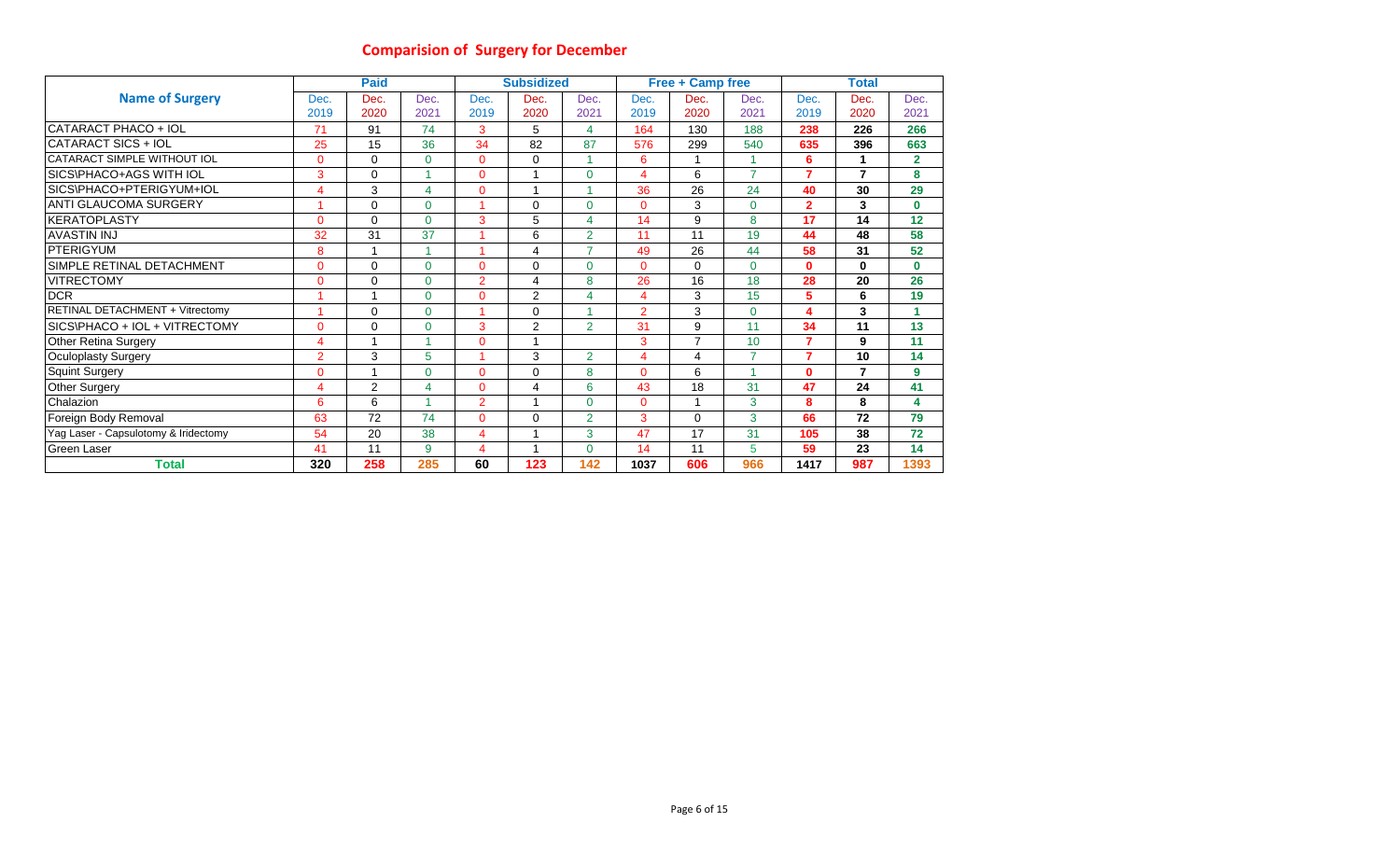## **Comparision of Surgery YTD**

|                                      |               | <b>Paid</b>    |                |                | - -<br><b>Subsidized</b> |                |               | Free + Camp free |          |          | <b>Total</b>  |          |
|--------------------------------------|---------------|----------------|----------------|----------------|--------------------------|----------------|---------------|------------------|----------|----------|---------------|----------|
| <b>Name of Surgery</b>               | April to      | April to       | April to       | April to       | April to                 | April to       | April to      | April to         | April to | April to | April to      | April to |
|                                      | <b>Dec.19</b> | <b>Dec.20</b>  | Dec.21         | Dec.19         | <b>Dec.20</b>            | Dec.21         | <b>Dec.19</b> | <b>Dec.20</b>    | Dec.21   | Dec. 19  | <b>Dec.20</b> | Dec.21   |
| CATARACT PHACO + IOL                 | 448           | 396            | 473            | 24             | 28                       | 21             | 1229          | 460              | 912      | 1701     | 884           | 1406     |
| <b>CATARACT SICS + IOL</b>           | 132           | 89             | 166            | 249            | 303                      | 378            | 2831          | 953              | 2528     | 3212     | 1345          | 3072     |
| CATARACT SIMPLE WITHOUT IOL          |               | $\Omega$       | 0              | 4              | 4                        | 4              | 16            | 8                | 11       | 21       | 12            | 15       |
| <b>SICS+AGS WITH IOL</b>             | 5             | 4              | 7              | $\mathbf{0}$   | $\overline{2}$           |                | 22            | 20               | 39       | 27       | 26            | 47       |
| SICS+PTERIGYUM+IOL                   | 9             | $\overline{7}$ | 8              | $\mathbf{0}$   | 3                        | 5              | 180           | 75               | 186      | 189      | 85            | 199      |
| ANTI GLAUCOMA SURGERY                | 9             | 4              | 3              | 3              | 3                        | 6              | 11            | 5                | 10       | 23       | 12            | 19       |
| <b>KERATOPLASTY</b>                  | 33            | $\overline{2}$ |                | $\overline{9}$ | 25                       | 25             | 125           | 61               | 94       | 167      | 88            | 120      |
| <b>AVASTIN INJ</b>                   | 260           | 200            | 295            | 28             | 20                       | 39             | 111           | 63               | 115      | 399      | 283           | 449      |
| PTERIGYUM                            | 36            | $\overline{2}$ | 3              | 8              | 47                       | 61             | 320           | 79               | 226      | 364      | 128           | 290      |
| SIMPLE RETINAL DETACHMENT            | 0             | $\Omega$       | 0              | $\mathbf{0}$   | $\Omega$                 | $\Omega$       | 0             | $\mathbf 0$      | $\Omega$ | $\bf{0}$ | $\mathbf{0}$  | $\bf{0}$ |
| <b>VITRECTOMY</b>                    | 9             | 14             | 14             | 28             | 31                       | 30             | 140           | 73               | 130      | 177      | 118           | 174      |
| <b>DCR</b>                           | 13            |                |                | 14             | $\overline{2}$           | 18             | 62            | 3                | 55       | 89       | 6             | 74       |
| RETINAL DETACHMENT + Vitrectomy      | 6             | 5              | $\overline{2}$ | 9              | 12                       | 3              | 33            | 8                | 9        | 48       | 25            | 14       |
| SICS + IOL + VITRECTOMY              | 3             | 1              |                | 8              | 16                       | 13             | 139           | 55               | 131      | 150      | 72            | 145      |
| Other Retina Surgery                 | 13            | 15             | 11             | 3              | 3                        | -1             | 32            | 30               | 35       | 48       | 48            | 47       |
| <b>Oculoplasty Surgery</b>           | 18            | 9              | 19             | 8              | 4                        | 15             | 47            | 13               | 59       | 73       | 26            | 93       |
| <b>Squint Surgery</b>                | 12            |                | 4              | 5              | $\overline{ }$           | 21             | 19            | $\overline{7}$   | 29       | 36       | 15            | 54       |
| Other Surgery                        | 33            | 34             | 34             | 39             | 33                       | 32             | 275           | 110              | 219      | 347      | 177           | 285      |
| Chalazion                            | 62            | 30             | 32             | $\overline{4}$ | 3                        | $\overline{2}$ | 10            | 2                | 12       | 76       | 35            | 46       |
| Foreign Body Removal                 | 535           | 486            | 652            | 1              | 2                        | 6              | 9             | $\overline{2}$   | 12       | 545      | 490           | 670      |
| Yag Laser - Capsulotomy & Iridectomy | 432           | 160            | 320            | 24             | $\overline{7}$           | 26             | 428           | 67               | 247      | 884      | 234           | 593      |
| <b>Green Laser</b>                   | 307           | 125            | 141            | 13             | 9                        | $\overline{2}$ | 112           | 61               | 39       | 432      | 195           | 182      |
| <b>Total</b>                         | 2376          | 1585           | 2187           | 481            | 564                      | 709            | 6151          | 2155             | 5098     | 9008     | 4304          | 7994     |

## **Comparision of Gender wise Surgery - December**

|               |      | <b>Paid</b> |      |      | <b>Subsidized</b> |      |      | <b>Free + Camp free</b> |                 |      | <b>Total</b> |      |
|---------------|------|-------------|------|------|-------------------|------|------|-------------------------|-----------------|------|--------------|------|
| <b>Gender</b> | Dec. | Dec.        | Dec. | Dec. | Dec.              | Dec. | Dec. | Dec.                    | Dec.            | Dec. | Dec.         | Dec. |
|               | 2019 | 2020        | 2021 | 2019 | 2020              | 2021 | 2019 | 2020                    | 2021            | 2019 | 2020         | 2021 |
| Male          | 161  | 142         | 142  | 24   | 59                | 59   | 482  | 253                     | 446             | 667  | 454          | 647  |
| Female        | 158  | 116         | 140  | 34   | 61                | 76   | 533  | 329                     | 492             | 725  | 506          | 708  |
| Child Male    |      |             |      |      |                   |      |      | 44                      | ィニ              | 18   | 13           | 22   |
| Child Female  |      |             |      |      |                   |      |      | 13                      | $\sqrt{2}$<br>w |      | 14           | 16   |
| Total         | 320  | 258         | 285  | 60   | 123               | 142  | 1037 | 606                     | 966             | 1417 | 987          | 1393 |

# **Comparision of Gender wise Surgery - YTD**

|               |          | <b>Paid</b> |          |               | <b>Subsidized</b> |          |          | <b>Free + Camp free</b> |               |          | <b>Total</b> |          |
|---------------|----------|-------------|----------|---------------|-------------------|----------|----------|-------------------------|---------------|----------|--------------|----------|
| <b>Gender</b> | April to | April to    | April to | April to      | April to          | April to | April to | April to                | April to      | April to | April to     | April to |
|               | Dec. 19  | Dec.20      | Dec.21   | <b>Dec.19</b> | Dec.20            | Dec.21   | Dec. 19  | <b>Dec.20</b>           | Dec.21        | Dec. 19  | Dec.20       | Dec.21   |
| Male          | 1215     | 889         | 1248     | 230           | 286               | 326      | 2931     | 981                     | 2281          | 4376     | 2156         | 3855     |
| Female        | 1142     | 672         | 887      | 233           | 249               | 351      | 3040     | 1099                    | $262^{\circ}$ | 4415     | 2020         | 3859     |
| Child Male    |          | 10          | 37       | 11            | 22                | 19       | 121      | 54                      | 130           | 143      | 86           | 186      |
| Child Female  |          | 14          | 15       |               |                   | 13       | 59       | 21                      | 66            | 74       | 42           | 94       |
| Total         | 2376     | 1585        | 2187     | 481           | 564               | 709      | 6151     | 2155                    | 5098          | 9008     | 4304         | 7994     |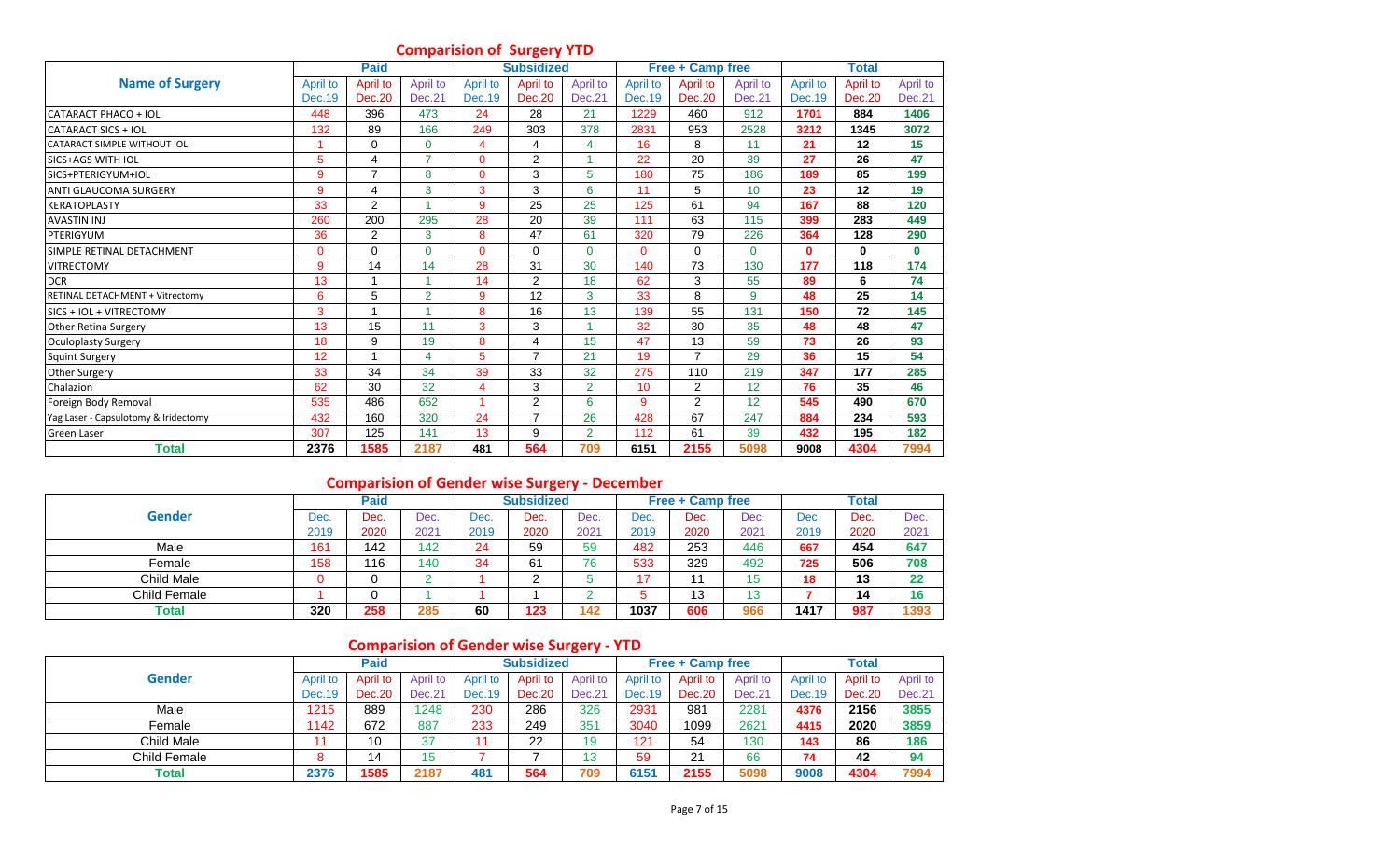## **Sub speciality work - December**

|                                 |          | <b>Surgery</b> |      |                                 |
|---------------------------------|----------|----------------|------|---------------------------------|
| <b>Speciality</b>               | Dec.     | Dec.           | Dec. | <b>Speciality</b>               |
|                                 | 2019     | 2020           | 2021 |                                 |
| Retina                          | 142      | 103            | 110  | Retina                          |
| <b>Glaucoma</b>                 | 9        | 10             | 8    | Glaucoma                        |
| <b>Cornea</b>                   | 17       | 14             | 12   | <b>Cornea</b>                   |
| <b>Occuloplasty</b>             | 12       | 16             | 33   | Occuloplasty                    |
| <b>Paediatric Ophthalmology</b> | 25       | 27             | 38   | <b>Paediatric Ophthalmology</b> |
| <b>Neuro Ophthalmology</b>      | $\Omega$ | 0              | 0    | <b>Neuro Ophthalmology</b>      |
| Low Vision                      |          | $\Omega$       |      | <b>Low Vision</b>               |
| Total                           | 205      | 170            | 201  | <b>Total</b>                    |

## **Sub speciality work - YTD**

|                | <b>Surgery</b> |          |                                 |          | <b>Surgery</b> |          |
|----------------|----------------|----------|---------------------------------|----------|----------------|----------|
| Dec.           | Dec.           | Dec.     | <b>Speciality</b>               | April to | April to       | April to |
| 2019           | 2020           | 2021     |                                 | Dec. 19  | Dec.20         | Dec.21   |
| 142            | 103            | 110      | <b>Retina</b>                   | 1107     | 620            | 860      |
| 9              | 10             | 8        | Glaucoma                        | 52       | 36             | 72       |
| 17             | 14             | 12       | <b>Cornea</b>                   | 167      | 88             | 119      |
| 12             | 16             | 33       | <b>Occuloplasty</b>             | 162      | 31             | 167      |
| 25             | 27             | 38       | <b>Paediatric Ophthalmology</b> | 217      | 127            | 280      |
| $\overline{0}$ | 0              |          | <b>Neuro Ophthalmology</b>      | 0        | 0              | $\Omega$ |
| $\Omega$       | 0              | $\Omega$ | <b>Low Vision</b>               | $\Omega$ | $\Omega$       | $\Omega$ |
| 205            | 170            | 201      | <b>Total</b>                    | 1705     | 902            | 1498     |

## **Gender wise Sub Speciality OPD - December**

|               |      | <b>Retina</b>                   |      |      | <b>Glaucoma</b>            |      |      | <b>Cornea</b>     |      |      | <b>Occuloplasty</b> |      |
|---------------|------|---------------------------------|------|------|----------------------------|------|------|-------------------|------|------|---------------------|------|
| <b>Gender</b> | Dec. | Dec.                            | Dec. | Dec. | Dec.                       | Dec. | Dec. | Dec.              | Dec. | Dec. | Dec.                | Dec. |
|               | 2019 | 2020                            | 2021 | 2019 | 2020                       | 2021 | 2019 | 2020              | 2021 | 2019 | 2020                | 2021 |
| Male          | 426  | 368                             | 366  | 155  | 122                        | 194  | 269  | 281               | 243  | 28   | 0                   | 24   |
| Female        | 296  | 230                             | 245  | 120  | 92                         | 188  | 211  | 236               | 226  | 28   | 0                   | 32   |
| Total         | 722  | 598                             | 611  | 275  | 214                        | 382  | 480  | 517               | 469  | 56   | 0                   | 56   |
|               |      | <b>Paediatric Ophthalmology</b> |      |      | <b>Neuro Ophthalmology</b> |      |      | <b>Low Vision</b> |      |      | <b>Total</b>        |      |
| <b>Gender</b> | Dec. | Dec.                            | Dec. | Dec. | Dec.                       | Dec. | Dec. | Dec.              | Dec. | Dec. | Dec.                | Dec. |
|               | 2019 | 2020                            | 2021 | 2019 | 2020                       | 2021 | 2019 | 2020              | 2021 | 2019 | 2020                | 2021 |
| Male          | 116  | 115                             | 179  | 9    | 0                          | 10   |      | ົ                 |      | 1004 | 888                 | 1017 |
| Female        | 123  | 96                              | 148  | 14   | 0                          | o    |      | 0                 |      | 792  | 654                 | 847  |
| Total         | 239  | 211                             | 327  | 23   | 0                          | 18   |      | ◠                 |      | 1796 | 1542                | 1864 |

## **Gender wise Sub Speciality OPD - YTD**

|               |          | <b>Retina</b>                   |          |          | <b>Glaucoma</b>            |          |          | <b>Cornea</b>     |          |               | <b>Occuloplasty</b> |          |
|---------------|----------|---------------------------------|----------|----------|----------------------------|----------|----------|-------------------|----------|---------------|---------------------|----------|
| <b>Gender</b> | April to | April to                        | April to | April to | April to                   | April to | April to | April to          | April to | April to      | April to            | April to |
|               | Dec. 19  | Dec.20                          | Dec.21   | Dec.19   | Dec.20                     | Dec.21   | Dec. 19  | <b>Dec.20</b>     | Dec.21   | <b>Dec.19</b> | Dec.20              | Dec.21   |
| Male          | 3567     | 1906                            | 2854     | 1265     | 611                        | 1425     | 2373     | 336               | 2235     | 301           | 2                   | 124      |
| Female        | 2379     | 1408                            | 1866     | 937      | 488                        | 1341     | 1473     | 1071              | 1984     | 269           | 0                   | 133      |
| Total         | 5946     | 3314                            | 4720     | 2202     | 1099                       | 2766     | 3846     | 2407              | 4219     | 570           | $\mathbf{2}$        | 257      |
|               |          | <b>Paediatric Ophthalmology</b> |          |          | <b>Neuro Ophthalmology</b> |          |          | <b>Low Vision</b> |          |               | <b>Total</b>        |          |
| <b>Gender</b> | April to | April to                        | April to | April to | April to                   | April to | April to | April to          | April to | April to      | April to            | April to |
|               | Dec. 19  | Dec. 20                         | Dec.21   | Dec. 19  | Dec.20                     | Dec.21   | Dec. 19  | <b>Dec.20</b>     | Dec.21   | <b>Dec.19</b> | Dec.20              | Dec.21   |
| Male          | 1110     | 584                             | 1280     | 102      |                            | 68       | 16       | 8                 | 12       | 8734          | 4447                | 7998     |
| Female        | 1037     | 397                             | 1089     | 86       |                            | 65       | 4        |                   |          | 6185          | 3364                | 6480     |
| Total         | 2147     | 981                             | 2369     | 188      |                            | 133      | 20       | 8                 | 14       | 14919         | 7811                | 14478    |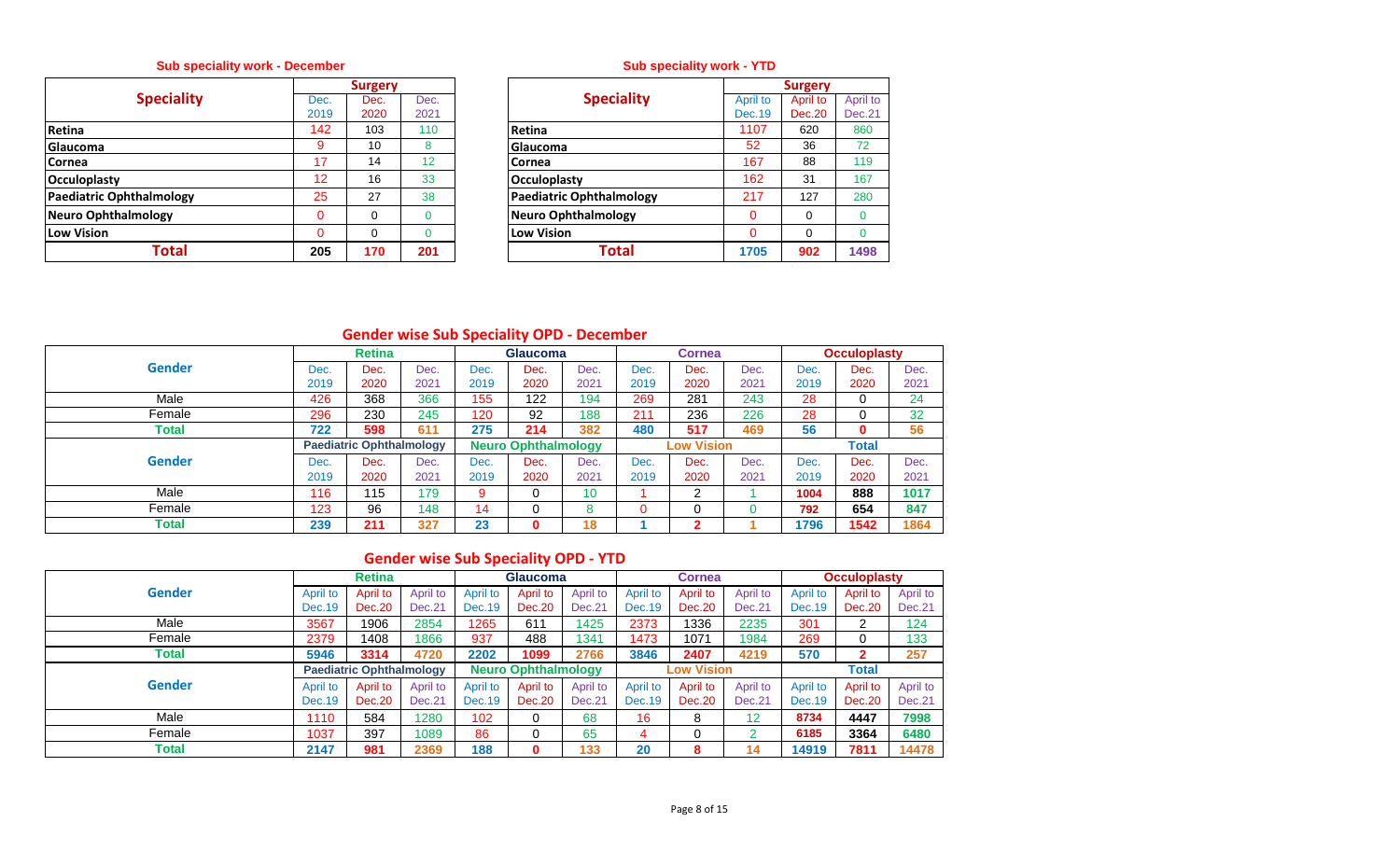#### **Comparision of Camp performance - Mega Camp - December**

| Year           | <b>No. of Camp</b> | <b>OPD</b> | <b>Refer</b><br><b>Cataract</b> | <b>Refer</b><br><b>Specialist</b> | <b>Specialist</b><br><b>Transporte</b> | <b>Optical</b> | <b>Optical</b><br><b>Order</b> |     |     | <b>Medicine Operation Other Eye</b> | Pt's<br>compliance |
|----------------|--------------------|------------|---------------------------------|-----------------------------------|----------------------------------------|----------------|--------------------------------|-----|-----|-------------------------------------|--------------------|
| December. 2019 | 26                 | 2974       | 649                             | 183                               | 71                                     | 1073           | 83                             | 284 | 500 |                                     | 77.35              |
| December, 2020 |                    |            |                                 |                                   |                                        | 0              |                                |     |     |                                     | #DIV/0!            |
| December. 2021 |                    | 357        | 64                              | 24                                |                                        | 183            |                                | 101 | 34  |                                     | 53.13              |
| <b>Total</b>   | 27                 | 3331       | 713                             | 207                               |                                        | 1256           | 83                             | 385 | 534 |                                     | 75.18              |

#### **Comparision of Camp performance - One Day Camp - December**

| Year           | No. of Camp | <b>OPD</b> | Refer<br><b>Cataract</b> | <b>Refer</b><br><b>Specialist</b> | <b>Specialist</b><br><b>Transporte</b><br>α | <b>Optical</b> | <b>Optical</b><br><b>Order</b> |    |    | <b>Medicine Operation Other Eye</b> | Pt's<br>compliance |
|----------------|-------------|------------|--------------------------|-----------------------------------|---------------------------------------------|----------------|--------------------------------|----|----|-------------------------------------|--------------------|
| December, 2019 |             | 628        | 106                      | 32                                | 14                                          | 282            |                                | 79 | 97 |                                     | 94.34              |
| December, 2020 |             | 0          |                          |                                   |                                             |                |                                |    |    |                                     | #DIV/0!            |
| December. 2021 |             |            |                          |                                   |                                             |                |                                |    |    |                                     | #DIV/0!            |
| <b>Total</b>   |             | 628        | 106                      | 32                                | 14                                          | 282            |                                | 79 | 97 |                                     | 94.34              |

#### **Comparision of Camp performance - Fullerton Camp - December**

| Year           | No. of Camp | <b>OPD</b> | Refer<br><b>Cataract</b> | <b>Refer</b><br><b>Specialist</b> | <b>Specialist</b><br><b>Transporte</b> | <b>Optical</b> | <b>Optical</b><br><b>Order</b> |    | <b>Medicine Operation Other Eye</b> | Pt's<br>compliance |
|----------------|-------------|------------|--------------------------|-----------------------------------|----------------------------------------|----------------|--------------------------------|----|-------------------------------------|--------------------|
| December. 2019 |             | 263        |                          | 18                                |                                        | 100            |                                | 68 |                                     | 88.31              |
| December, 2020 |             |            |                          | 0                                 |                                        |                |                                |    |                                     | #DIV/0!            |
| December, 2021 |             |            |                          |                                   |                                        |                |                                |    |                                     | #DIV/0!            |
| Total          |             | 263        | – <b>–</b>               | 18                                |                                        | 100            |                                | 68 |                                     | 88.31              |

#### **Comparision of Camp performance - Vyara Center Camp - December**

| Year           | No. of Camp | <b>OPD</b> | Refer<br><b>Cataract</b> | <b>Refer</b><br><b>Specialist</b> | <b>Specialist</b><br><b>Transporte</b> | <b>Optical</b> | <b>Optical</b><br><b>Order</b> |    |    | Medicine Operation Other Eye | Pt's<br>compliance |
|----------------|-------------|------------|--------------------------|-----------------------------------|----------------------------------------|----------------|--------------------------------|----|----|------------------------------|--------------------|
| December. 2019 |             | 368        | 59                       | 19                                |                                        | 173            |                                | 19 | 40 |                              | 67.80              |
| December, 2020 |             | 53         | 32                       | 20                                |                                        |                |                                |    | 28 |                              | 0.00               |
| December, 2021 |             |            |                          | 0                                 |                                        |                |                                |    |    |                              | #DIV/0!            |
| <b>Total</b>   |             | 421        | 91                       | 39                                |                                        | 173            |                                | 19 | 68 |                              | 74.73              |

#### **Comparision of Camp performance - Mega Camp - YTD**

| Year                           | No. of Camp | <b>OPD</b> | <b>Refer</b><br><b>Cataract</b> | Refer<br><b>Specialist</b> | <b>Specialist</b><br><b>Transporte</b> | <b>Optical</b> | <b>Optical</b><br><b>Order</b> |      |      | <b>Medicine Operation Other Eye</b> | Pt's<br>compliance |
|--------------------------------|-------------|------------|---------------------------------|----------------------------|----------------------------------------|----------------|--------------------------------|------|------|-------------------------------------|--------------------|
| <b>April to December, 2019</b> | 176         | 16717      | 3213                            | 1160                       | 481                                    | 5884           | 448                            | 1957 | 2517 | 16                                  | 78.84              |
| <b>April to December, 2020</b> |             | 0          |                                 |                            |                                        |                |                                |      |      |                                     | #DIV/0!            |
| <b>April to December, 2021</b> |             | 357        | 64                              | 24                         |                                        | 183            |                                | 101  | 34   |                                     | 53.13              |
| Total                          | 177         | 17074      | 3277                            | 1184                       | 481                                    | 6067           | 448                            | 2058 | 2551 | 16                                  | 78.33              |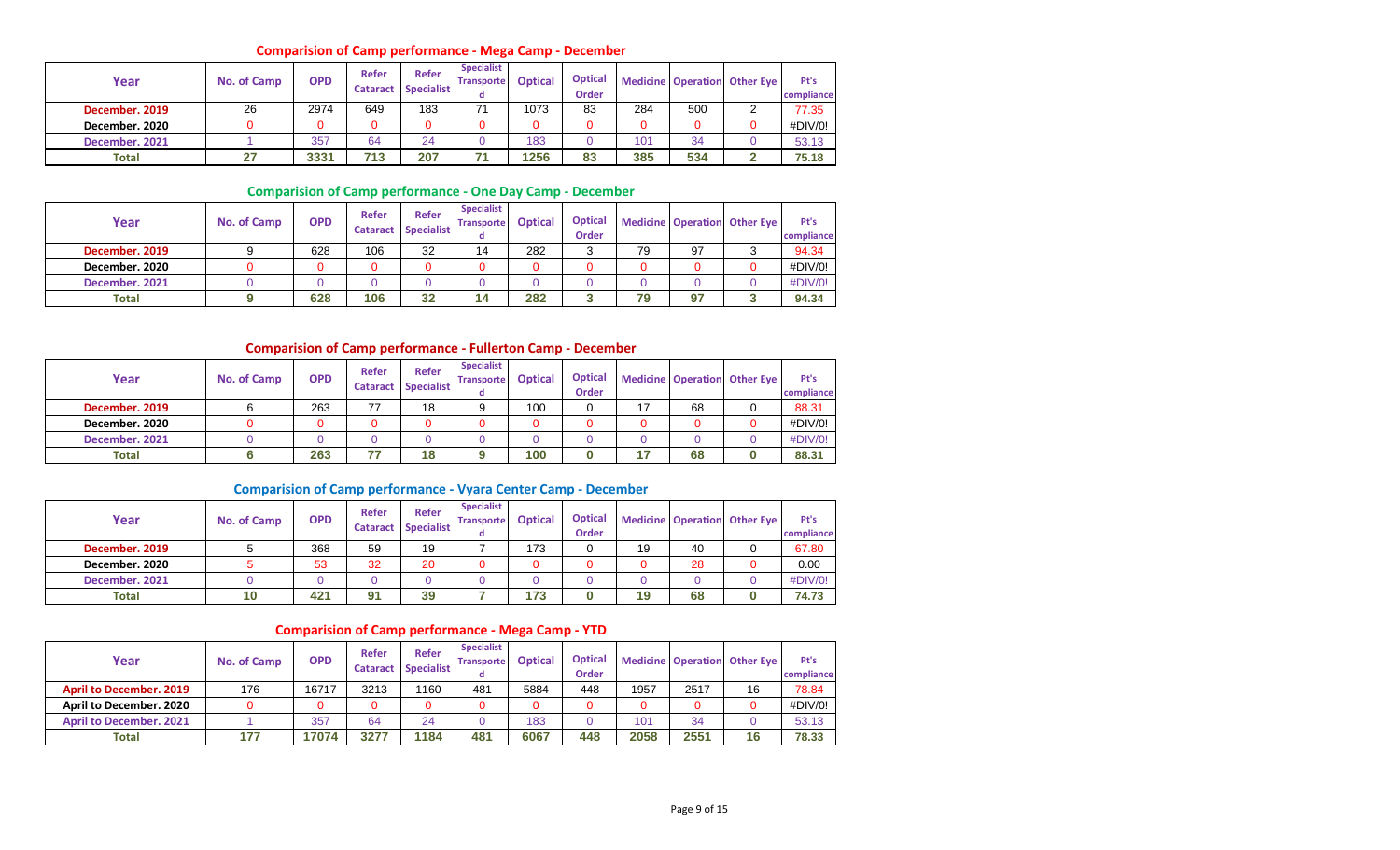## **Comparision of Camp performance - One Day Camp - YTD**

| Year                           | No. of Camp | <b>OPD</b> | Refer<br><b>Cataract</b> | <b>Refer</b><br><b>Specialist</b> | <b>Specialist</b><br><b>Transporte</b> | <b>Optical</b> | <b>Optical</b><br>Order |     |     | <b>Medicine Operation Other Eye</b> | Pt's<br>compliance |
|--------------------------------|-------------|------------|--------------------------|-----------------------------------|----------------------------------------|----------------|-------------------------|-----|-----|-------------------------------------|--------------------|
| <b>April to December, 2019</b> | 79          | 4657       | 641                      | 259                               | 77                                     | 1972           | 11                      | 444 | 483 |                                     | 76.13              |
| April to December. 2020        |             |            |                          | 0                                 |                                        |                |                         |     |     |                                     | #DIV/0!            |
| <b>April to December, 2021</b> |             |            |                          |                                   |                                        |                |                         |     |     |                                     | #DIV/0!            |
| <b>Total</b>                   | 79          | 4657       | 641                      | 259                               | --                                     | 1972           |                         | 444 | 483 |                                     | 76.13              |

## **Comparision of Camp performance - Fullerton Camp - YTD**

| Year                           | No. of Camp | <b>OPD</b> | Refer<br><b>Cataract</b> | <b>Refer</b><br><b>Specialist</b> | <b>Specialist</b><br><b>Transporte</b> | <b>Optical</b> | <b>Optical</b><br><b>Order</b> |     |     | <b>Medicine Operation Other Eye</b> | Pt's<br>compliance |
|--------------------------------|-------------|------------|--------------------------|-----------------------------------|----------------------------------------|----------------|--------------------------------|-----|-----|-------------------------------------|--------------------|
| <b>April to December. 2019</b> | 58          | 3152       | 556                      | 143                               | 58                                     | 1436           |                                | 187 | 432 |                                     | 77.70              |
| April to December. 2020        |             |            |                          |                                   |                                        |                |                                |     |     |                                     | #DIV/0!            |
| <b>April to December, 2021</b> |             |            |                          |                                   |                                        |                |                                |     |     |                                     | #DIV/0!            |
| <b>Total</b>                   | 58          | 3152       | 556                      | 143                               | 58                                     | 1436           |                                | 187 | 432 |                                     | 77.70              |

#### **Comparision of Camp performance - Vyara Center Camp - YTD**

| Year                           | No. of Camp | <b>OPD</b> | Refer<br><b>Cataract</b> | Refer<br><b>Specialist</b> | <b>Specialist</b><br><b>Transporte</b> | <b>Optical</b> | <b>Optical</b><br><b>Order</b> |     |     | <b>Medicine Operation Other Eye</b> | Pt's<br>compliance |
|--------------------------------|-------------|------------|--------------------------|----------------------------|----------------------------------------|----------------|--------------------------------|-----|-----|-------------------------------------|--------------------|
| <b>April to December, 2019</b> | 38          | 1656       | 251                      | 103                        | 34                                     | 693            |                                | 127 | 148 |                                     | 59.36              |
| April to December. 2020        |             | 74         | 44                       | 25                         |                                        |                |                                |     | 40  |                                     | 90.91              |
| <b>April to December, 2021</b> |             |            |                          | 0                          |                                        |                |                                |     |     |                                     | #DIV/0!            |
| Total                          | 45          | 1730       | 295                      | 128                        | 34                                     | 693            |                                | 127 | 188 |                                     | 64.07              |

## **Statistics for Netrang CHC - December**

| Year           |            | <b>OPD</b> |       |    | <b>IOL</b>                          |    | <b>Operations</b> |       | <b>Optical</b> | <b>Medicine</b> | <b>Optical</b> | <b>Tele Medicine</b> |
|----------------|------------|------------|-------|----|-------------------------------------|----|-------------------|-------|----------------|-----------------|----------------|----------------------|
|                | <b>New</b> | Old        | Гоtal | М  |                                     |    |                   | Total | <b>Order</b>   |                 |                | <b>Consultation</b>  |
| December. 2019 | 627        | 224        | 851   | 16 | 20                                  | 19 | 25                | 44    | 69             | 465             | 87             | 20                   |
| December, 2020 | 406        | 216        | 622   | 20 | 43                                  | 29 | 47                | 76    | 49             | 418             | 44             | 118                  |
| December. 2021 | 389        | 194        | 583   | 24 | 28                                  | 28 | 30                | 58    | 64             | 367             | 444            | 159                  |
| Total          | 1422       | 634        | 2056  | 60 | 91                                  | 76 | 102               | 178   | 182            | 1250            | 242            | 297                  |
|                |            |            |       |    | Clatinian few Zankhymy CUC Denomber |    |                   |       |                |                 |                |                      |

|                |     |                |               |   |     |    | Statistics for Zankhyay CHC - December |       |                |     |                         |                      |
|----------------|-----|----------------|---------------|---|-----|----|----------------------------------------|-------|----------------|-----|-------------------------|----------------------|
| Year           |     | OPD            |               |   | IOL |    | <b>Operations</b>                      |       | <b>Optical</b> |     | <b>Medicine Optical</b> | <b>Tele Medicine</b> |
|                | New | Old            | <b>c</b> otal | w |     |    |                                        | Total | <b>Order</b>   |     |                         | <b>Consultation</b>  |
| December. 2019 | 265 | 4 <sup>1</sup> | 306           |   |     |    |                                        |       | 41             | 75  | 37                      | 158                  |
| December, 2020 | 124 | 26             | 150           |   |     |    |                                        |       | 20             | 25  |                         | 89                   |
| December. 2021 | 162 | 30             | 192           | ົ |     |    |                                        |       | 28             | 35  |                         | 115                  |
| <b>Total</b>   | 551 | 07             | 648           | ດ | 14  | 49 | 10<br>۱o                               | 31    | 89             | 135 | 65                      | 362                  |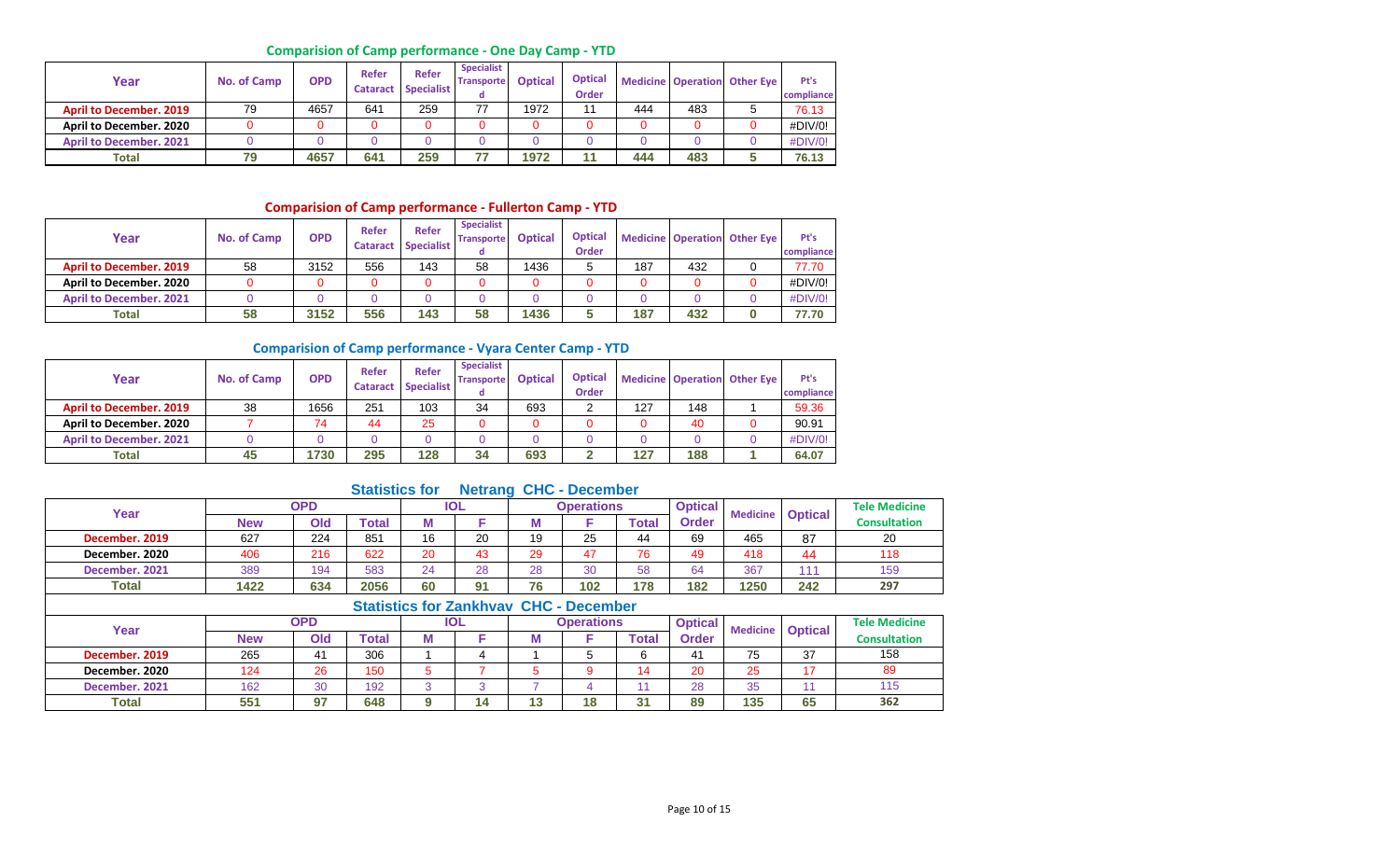#### **New Old Total M F M F Total December. 2019** 225 51 276 12 13 12 13 25 55 45 61 **December. 2020** 120 68 188 8 23 8 24 32 34 32 39 82 **December. 2021** | 167 | 44 | 211 | 5 | 8 | 5 | 11 | 16 | 53 | 37 | 54 **Total 512 163 675 25 44 25 48 73 142 114 154 Tele Medicine Consultation** 22 82 178 **282 Year OPD IOL Operations** Optical **Properations** Optical **Order Medicine Optical Statistics for Umarpada Vision Center - December Statistics for Dediapada Vision Center - December OPD IOL Operations**

|                |            |            | <u> Jiausucs IVI Uniarijaua Visivii Center - Deceniper</u> |    |            |     |                   |       |                |                 |                |                      |
|----------------|------------|------------|------------------------------------------------------------|----|------------|-----|-------------------|-------|----------------|-----------------|----------------|----------------------|
| Year           |            | <b>OPD</b> |                                                            |    | <b>IOL</b> |     | <b>Operations</b> |       | <b>Optical</b> | <b>Medicine</b> | <b>Optical</b> | <b>Tele Medicine</b> |
|                | <b>New</b> | Old        | Total                                                      |    |            |     |                   | Total | <b>Order</b>   |                 |                | <b>Consultation</b>  |
| December, 2019 | 159        | $\Omega$   | 180                                                        |    | ◠          |     |                   |       | 16             | 50              | 61             | 88                   |
| December. 2020 | 102        | 38         | 140                                                        |    | ◠<br>h     |     |                   | 13    | 30             | 52              | 33             | 115                  |
| December. 2021 | 98         | 32         | 130                                                        |    |            |     |                   |       | 28             | 48              | 32             | 130                  |
| <b>Total</b>   | 359        | 91         | 450                                                        | 10 | 12         | 4 O | 40                | 24    | 74             | 150             | 126            | 333                  |

#### **Statistics for Sagbara Vision Center - December**

| Year           |     | OPD                |       |    | IOL |    | Operations |              | <b>Optical</b> | <b>Medicine</b> | <b>Optical</b> | <b>Tele Medicine</b> |
|----------------|-----|--------------------|-------|----|-----|----|------------|--------------|----------------|-----------------|----------------|----------------------|
|                | New | Old                | `otal | Μ  |     | M  |            | <b>Total</b> | <b>Order</b>   |                 |                | <b>Consultation</b>  |
| December, 2019 | 267 | 14                 | 281   |    |     |    |            | 19           | 63             | 63              | 31             | 99                   |
| December, 2020 | 174 | $\mathbf{A}$<br>v. | 205   |    | 12  |    | 4 ^        | 20           | 55             | 53              | 34             | 42                   |
| December, 2021 | 161 | 32                 | 193   |    | 24  |    | 25         | 37           | ララ             | 30              | 1 L<br>◡       | 75                   |
| <b>Total</b>   | 602 | تصدقا              | 679   | 20 | 53  | 21 | 55         | 76           | 195            | 146             | 80             | 216                  |

## **Statistics for Vyara Satelite Center - December**

|                |            |            | <u> Januarus III </u>                                  |    |            |          |                   |       |                |                 |                |                      |
|----------------|------------|------------|--------------------------------------------------------|----|------------|----------|-------------------|-------|----------------|-----------------|----------------|----------------------|
| Year           |            | <b>OPD</b> |                                                        |    | <b>IOL</b> |          | <b>Operations</b> |       | <b>Optical</b> | <b>Medicine</b> |                | <b>Tele Medicine</b> |
|                | <b>New</b> | Old        | <b>Total</b>                                           | М  | F          | М        |                   | Total | <b>Order</b>   |                 | <b>Optical</b> | <b>Consultation</b>  |
| December. 2019 | 595        | 303        | 898                                                    | 30 | 35         | 43       | 43                | 86    | 97             | 554             | 36             | 19                   |
| December. 2020 | 268        | 100        | 368                                                    | 15 | 29         | 22       | 37                | 59    | 37             | 251             | 22             | 147                  |
| December, 2021 | 263        | 124        | 387                                                    | 13 | 23         | 19       | 25                | 44    | 27             | 217             | 15             | 143                  |
| Total          | 1126       | 527        | 1653                                                   | 58 | 87         | 84       | 105               | 189   | 161            | 1022            | 73             | 309                  |
|                |            |            | <b>Statistics for Bardoli Vision Center - December</b> |    |            |          |                   |       |                |                 |                |                      |
| Year           |            | <b>OPD</b> |                                                        |    | <b>IOL</b> |          | <b>Operations</b> |       | <b>Optical</b> | <b>Medicine</b> | <b>Optical</b> | <b>Tele Medicine</b> |
|                | <b>New</b> | Old        | Total                                                  | М  | F          | М        |                   | Total | <b>Order</b>   |                 |                | <b>Consultation</b>  |
| December, 2019 | 142        | 16         | 158                                                    |    | 0          | $\Omega$ | 0                 | 0     | 20             | 29              | 33             | 90                   |
| December, 2020 | 65         | 31         | 96                                                     | 0  |            | $\Omega$ |                   |       | 9              | 13              | 16             | 65                   |
| December. 2021 | 92         | 18         | 110                                                    | 0  | $\Omega$   | $\Omega$ |                   |       | 24             | 8               | 29             | 90                   |
| Total          | 299        | 65         | 364                                                    | 0  |            | $\bf{0}$ |                   |       | 53             | 50              | 78             | 245                  |

|                |            |                 | <b>Statistics for Ucchal Vision Center - December</b> |            |     |     |                   |       |                |                 |                |                      |
|----------------|------------|-----------------|-------------------------------------------------------|------------|-----|-----|-------------------|-------|----------------|-----------------|----------------|----------------------|
| Year           |            | OPD             |                                                       | <b>IOL</b> |     |     | <b>Operations</b> |       | <b>Optical</b> | <b>Medicine</b> | <b>Optical</b> | <b>Tele Medicine</b> |
|                | <b>New</b> | Old             | Total                                                 |            |     | M   |                   | ™otal | Order          |                 |                | <b>Consultation</b>  |
| December, 2019 | 405        | , <del>.,</del> | 422                                                   |            | 52  | 41  | 52                | 93    | 39             | 44              |                | 193                  |
| December, 2020 | 158        |                 | 165                                                   | 20         | 35  | 24  | 39                | 63    | 39             |                 |                | 152                  |
| December, 2021 | 253        |                 | 264                                                   | 58         | 65  | 70  | 70                | 143   | 25             | 30              |                | 253                  |
| <b>Total</b>   | 816        | 35              | 851                                                   | 119        | 152 | 135 | 164               | 299   | 103            | 83              |                | 598                  |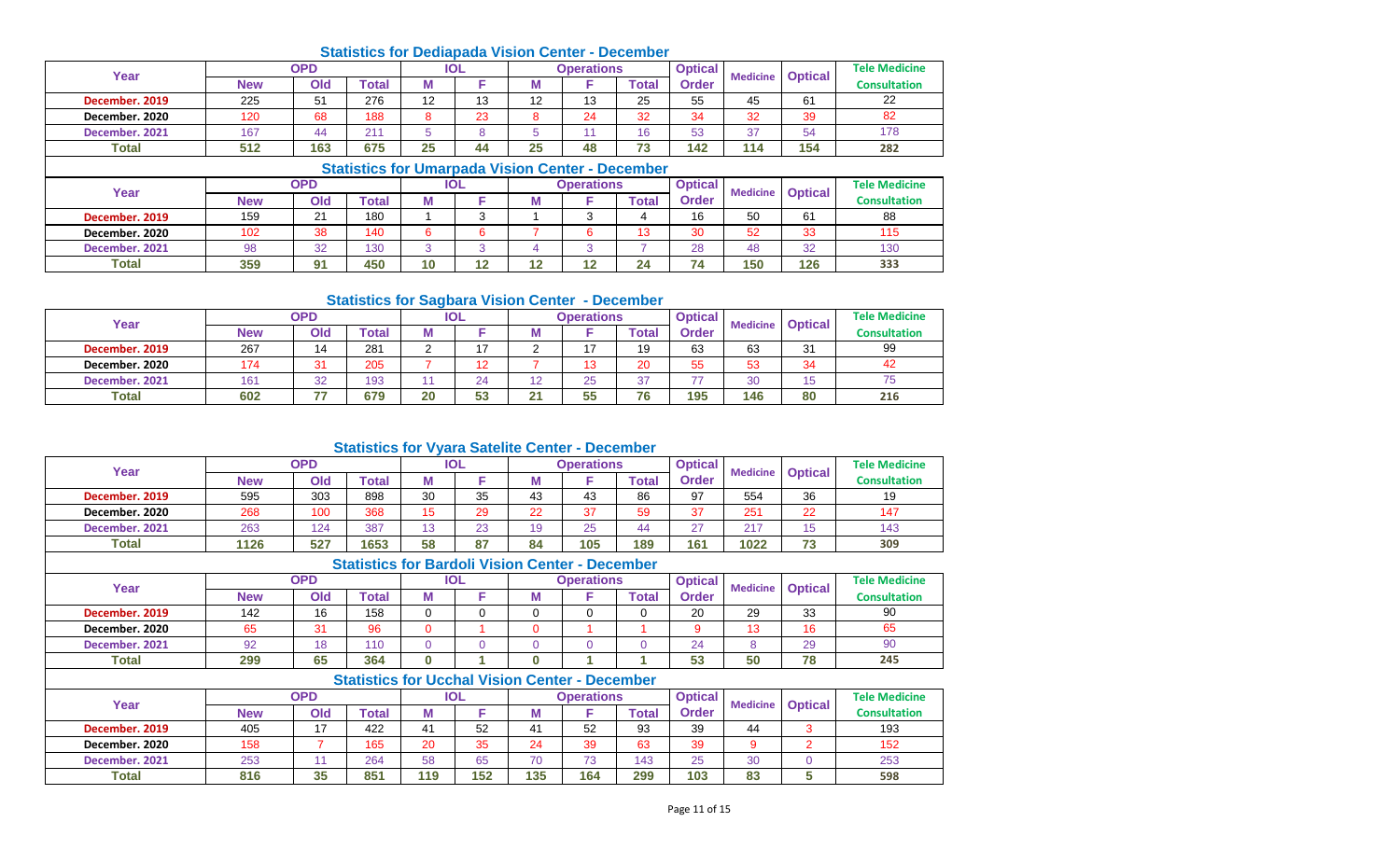#### **Statistics for Khapar Vision Center - December**

| Year           |     | OPD |              |                | <b>IOL</b> |              | <b>Operations</b> |                  | <b>Optical</b> | <b>Medicine</b> | <b>Optical</b> | <b>Tele Medicine</b> |
|----------------|-----|-----|--------------|----------------|------------|--------------|-------------------|------------------|----------------|-----------------|----------------|----------------------|
|                | New | Old | <b>Total</b> | ш              |            | w            |                   | Total            | <b>Order</b>   |                 |                | Consultation         |
| December. 2019 | 314 | 94  | 408          | 22             | 31         | つつ<br>ᅩ      | 31                | 53               | 81             | 68              | 76             | 185                  |
| December, 2020 | 219 | 74  | 293          | 23             | 19         | $\sim$<br>23 | 19                | 42               | 65             | 63              | 38             | 88                   |
| December, 2021 | 256 | 18  | 374          | $\bigcap$<br>- | 26         | $\sim$<br>دے | 28                | <b>CA</b><br>. ب | 42             | 52<br>υu        | 42             | 234                  |
| Total          | 789 | 286 | 1075         | 66             | 76         | 68           | 78                | 146              | 188            | 184             | 156            | 507                  |

#### **Statistics for Kosamba Vision Center - December**

| Year           |            | OPD |               |         | IOL            |             | Operations |       | Optical | <b>Medicine</b> | <b>Optical</b> | <b>Tele Medicine</b> |
|----------------|------------|-----|---------------|---------|----------------|-------------|------------|-------|---------|-----------------|----------------|----------------------|
|                | <b>New</b> | Old | <b>c</b> otal | IΜ      |                | .           |            | Total | Order   |                 |                | Consultation         |
| December, 2019 | 153        | 38  | 191           | 14      | $\overline{A}$ | 11          |            | 25    | 26      | 45              | 37             | 30                   |
| December, 2020 | 129        | 30  | 159           |         | ~              |             |            |       | 26      | $\sim$          |                | 94                   |
| December. 2021 | 143        | 49  | 192           |         | ィド<br>ט ו      |             |            | 28    | 38      | $\sim$          |                | 146                  |
| <b>Total</b>   | 425        | 17  | 542           | ഹ<br>აა | 32             | $\sim$<br>w | 34         | 67    | 90      | 99              | 49             | 270                  |

#### **Statistics for Kim Vision Center - December**

| Year           |            | OPD |              |    | <b>IOL</b> |        | <b>Operations</b> |       | <b>Optical</b> | <b>Medicine</b> | <b>Optical</b> | <b>Tele Medicine</b> |
|----------------|------------|-----|--------------|----|------------|--------|-------------------|-------|----------------|-----------------|----------------|----------------------|
|                | <b>New</b> | Old | <b>Total</b> | Μ  |            | IVI    |                   | Total | Order          |                 |                | <b>Consultation</b>  |
| December, 2019 | 145        | 36  | 181          | v  | U          |        |                   |       | 30             | 40              | 27             | 135                  |
| December. 2020 |            | 29  | 146          |    |            | 12     | 12                | 24    |                | 36              |                | 114                  |
| December. 2021 | 180        |     | 201          |    | 16         | $\sim$ | $\overline{ }$    | 29    | $\overline{a}$ | つつ              | 14             | 187                  |
| <b>Total</b>   | 442        | 86  | 528          | 22 | 27         | 24     | 29                | 53    | 112            | 108             | 48             | 436                  |

## **Statistics for Netrang CHC - YTD**

| Year                           |            | <b>OPD</b> |                  |     | IOL |     | <b>Operations</b> |       | <b>Optical</b> | <b>Medicine</b> | <b>Optical</b> | <b>Tele Medicine</b> |
|--------------------------------|------------|------------|------------------|-----|-----|-----|-------------------|-------|----------------|-----------------|----------------|----------------------|
|                                | <b>New</b> | Old        | $\mathsf{Total}$ |     |     |     |                   | Total | Order          |                 |                | <b>Consultation</b>  |
| <b>April to December, 2019</b> | 5555       | 1836       | 7391             | 146 | 169 | 188 | 190               | 378   | 720            | 3555            | 791            | 303                  |
| April to December, 2020        | 2427       | 806        | 3233             | 70  | 94  | 98  | 103               | 201   | 418            | 1798            | 378            | 658                  |
| <b>April to December, 2021</b> | 3080       | 1282       | 4362             | 112 | 137 | 163 | 153               | 316   | 478            | 1962            | 693            | 709                  |
| Total                          | 11062      | 3924       | 14986            | 328 | 400 | 449 | 446               | 895   | 1616           | 7315            | 1862           | 1670                 |

#### **Statistics for Zankhvav CHC - YTD**

| Year                           |            | <b>OPD</b> |              |    | IOL |         | <b>Operations</b> |       | <b>Optical</b> | <b>Medicine</b> | <b>Optical</b> | <b>Tele Medicine</b> |
|--------------------------------|------------|------------|--------------|----|-----|---------|-------------------|-------|----------------|-----------------|----------------|----------------------|
|                                | <b>New</b> | Old        | <b>Total</b> |    |     |         |                   | Total | Order          |                 |                | <b>Consultation</b>  |
| <b>April to December, 2019</b> | 1627       | 189        | 1816         |    | 15  | O       | 25                | 33    | 261            | 298             | 222            | 886                  |
| April to December, 2020        | 955        | 104        | 1059         | 18 | 24  |         | 29                | 50    | 94             | 308             | 79             | 467                  |
| <b>April to December, 2021</b> | 1028       | 236        | 1264         | 24 | 38  | 25<br>ື |                   | 82    | 164            | 331             | 81             | 908                  |
| <b>Total</b>                   | 3610       | 529        | 4139         | 45 | 77  | 64      | 101               | 165   | 519            | 937             | 382            | 2261                 |

## **Statistics for Dediapada Vision Center - YTD**

| Year                           |            | <b>OPD</b> |       |     | IOL |     | Operations |       | <b>Optical</b> | <b>Medicine</b> | <b>Optical</b> | <b>Tele Medicine</b> |
|--------------------------------|------------|------------|-------|-----|-----|-----|------------|-------|----------------|-----------------|----------------|----------------------|
|                                | <b>New</b> | Old        | 'otal |     |     |     |            | 'otal | <b>Order</b>   |                 |                | <b>Consultation</b>  |
| <b>April to December. 2019</b> | 1718       | 90         | 1808  | 45  | 49  | 49  | 50         | 99    | 272            | 344             | 603            | 485                  |
| April to December, 2020        | 822        | 21'        | 1033  | 40  | 51  | 42  | 53         | 95    | 275            | 165             | 238            | 424                  |
| <b>April to December, 2021</b> | 881        | 294        | 1175  |     | 68  | 42  | 76         | 118   | 293            | 206             | 255            | 967                  |
| <b>Total</b>                   | 3421       | 595        | 4016  | 126 | 168 | 133 | 179        | 312   | 840            | 715             | 1096           | 1876                 |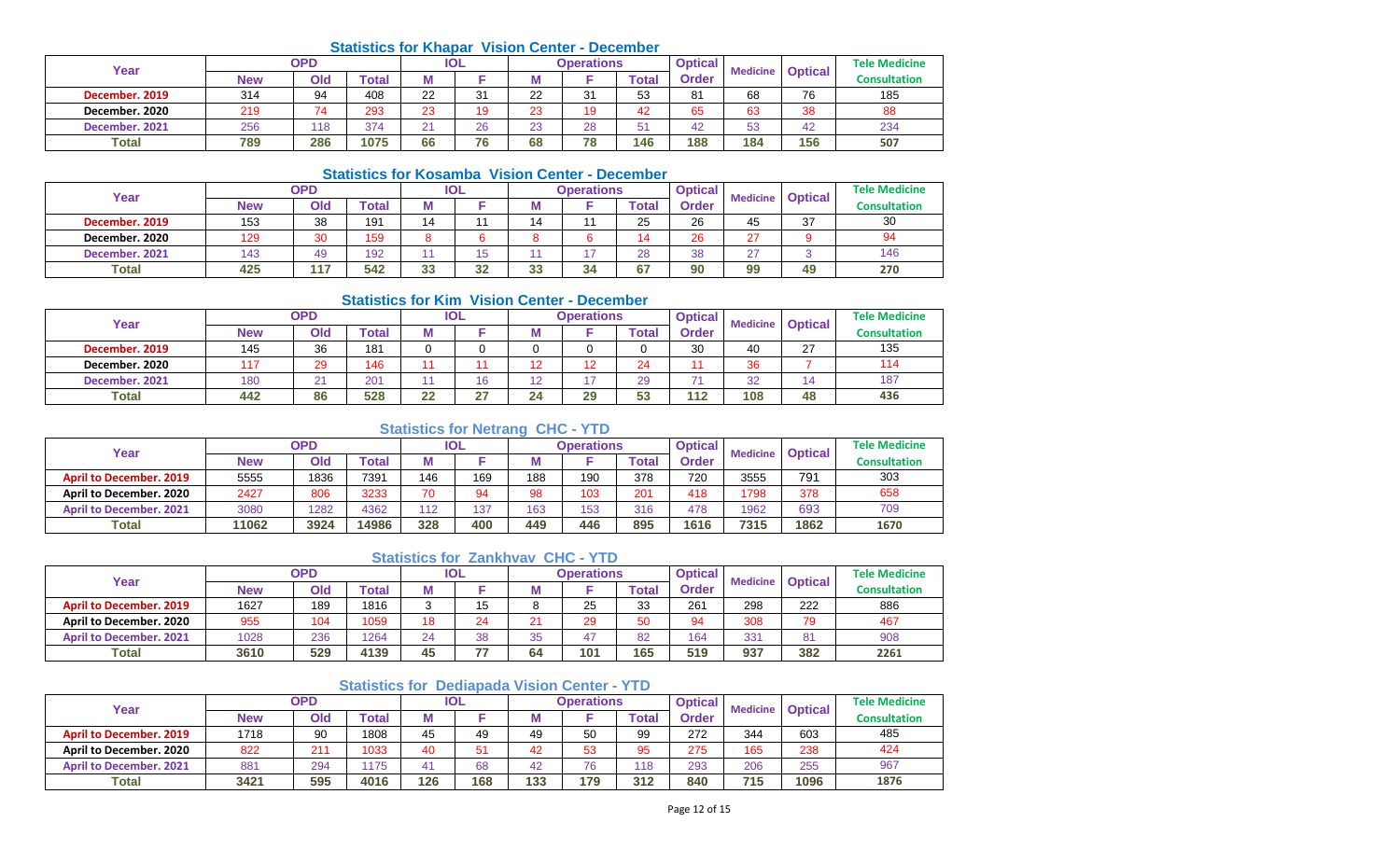## **Statistics for Umarpada Vision Center - YTD**

| Year                           | OPD  |     |       | IOL |    |                | <b>Operations</b> |       | <b>Optical</b> | <b>Medicine</b> | <b>Optical</b> | <b>Tele Medicine</b> |
|--------------------------------|------|-----|-------|-----|----|----------------|-------------------|-------|----------------|-----------------|----------------|----------------------|
|                                | New  | Old | Гоtal | М   |    |                |                   | `otal | Order          |                 |                | Consultation         |
| <b>April to December, 2019</b> | 1018 | 250 | 1268  | 19  | 18 | 20             | 18                | 38    | 114            | 426             | 371            | 822                  |
| <b>April to December, 2020</b> | 538  | 150 | 688   | 17  | 29 | つつ             | 29                |       | 100            | 277             | 228            | 451                  |
| <b>April to December, 2021</b> | 656  | 140 | 796   | 28  |    | $\Omega$       | 20                | 52    | 184            | 31/             | 138            | 703                  |
| <b>Total</b>                   | 2212 | 540 | 2752  | 64  | 64 | 7 <sub>A</sub> | 67                | 141   | 398            | 1017            | 737            | 1976                 |

## **Statistics for Sagbara Vision Center - YTD**

| Year                           |            | <b>OPD</b> |              | <b>IOL</b> |     |                | <b>Operations</b> |       | <b>Optical</b> | <b>Medicine</b> | <b>Optical</b> | <b>Tele Medicine</b> |
|--------------------------------|------------|------------|--------------|------------|-----|----------------|-------------------|-------|----------------|-----------------|----------------|----------------------|
|                                | <b>New</b> | Old        | <b>Total</b> | м          |     |                |                   | Total | Order          |                 |                | <b>Consultation</b>  |
| <b>April to December, 2019</b> | 1639       | 16         | 1655         | 50         | 69  | 5 <sup>1</sup> | 69                | 120   | 448            | 407             | 234            | 572                  |
| April to December, 2020        | 944        | 97         | 1041         | 34         | 43  | 34             |                   | 81    | 356            | 301             | 167            | 296                  |
| <b>April to December, 2021</b> | 985        | 151        | 136          | 48         | 72  | 50             | 78                | 128   | 472            | 310             | 197            | 337                  |
| <b>Total</b>                   | 3568       | 264        | 3832         | 132        | 184 | 135            | 194               | 329   | 1276           | 1018            | 598            | 1205                 |

## **Statistics for Vyara Satelite Center - YTD**

| Year                           |      | OPD  |       | <b>IOL</b> |     | <b>Operations</b> |                                 |       | <b>Optical</b><br><b>Medicine</b> |      | <b>Optical</b> | <b>Tele Medicine</b> |
|--------------------------------|------|------|-------|------------|-----|-------------------|---------------------------------|-------|-----------------------------------|------|----------------|----------------------|
|                                | New  | Old  | 'otal | M          |     |                   |                                 | Total | Order                             |      |                | Consultation         |
| <b>April to December, 2019</b> | 4848 | 2036 | 6884  | 140        | 202 | 237               | 254                             | 491   | 743                               | 3589 | 398            | 262                  |
| April to December, 2020        | 1956 | 587  | 2543  | 66         | 116 | 79                | 135                             | 214   | 300                               | 1122 | 166            | 895                  |
| <b>April to December, 2021</b> | 935  | 342  | 1277  | 42         | 68  | 50                | $\overline{\phantom{a}}$<br>ت ؛ | 123   | 105                               | 757  | 35             | 622                  |
| <b>Total</b>                   | 7739 | 2965 | 10704 | 248        | 386 | 366               | 462                             | 828   | 1148                              | 5468 | 599            | 1779                 |

## **Statistics for Bardoli Vision Center - YTD**

| Year                           |            | <b>OPD</b> |       | IOL       |  |           | Operations |       | <b>Optical</b> | <b>Medicine   Optical</b> |     | <b>Tele Medicine</b> |
|--------------------------------|------------|------------|-------|-----------|--|-----------|------------|-------|----------------|---------------------------|-----|----------------------|
|                                | <b>New</b> | Old        | Total |           |  |           |            | Total | Order          |                           |     | <b>Consultation</b>  |
| <b>April to December. 2019</b> | 1151       | 190        | 1341  |           |  |           |            |       | 213            | 219                       | 248 | 748                  |
| April to December, 2020        | 554        | 179        | 733   |           |  |           |            |       | 108            | 100                       | 139 | 503                  |
| <b>April to December, 2021</b> | 712        | 49         | 862   |           |  | 10        |            | 16    | 163            | 76                        | 185 | 491                  |
| <b>Total</b>                   | 2418       | 518        | 2936  | 10<br>. . |  | 10<br>. . |            | 19    | 484            | 395                       | 572 | 1742                 |

## **Statistics for Ucchal Vision Center - YTD**

| Year                           |            | <b>OPD</b> |                         | <b>IOL</b> |     |     | Operations |       | <b>Optical</b> | <b>Medicine</b> | <b>Optical</b> | <b>Tele Medicine</b> |  |
|--------------------------------|------------|------------|-------------------------|------------|-----|-----|------------|-------|----------------|-----------------|----------------|----------------------|--|
|                                | <b>New</b> | Old        | <b><sup>r</sup>otal</b> |            |     | M   |            | `otal | <b>Order</b>   |                 |                | <b>Consultation</b>  |  |
| <b>April to December, 2019</b> | 1151       | 190        | 1341                    |            |     |     |            |       | 213            | 219             | 248            | 1133                 |  |
| <b>April to December, 2020</b> | 554        | 179        | 733                     |            |     |     |            |       | 108            | 100             | 139            | 866                  |  |
| <b>April to December, 2021</b> | 1213       | 34         | 1247                    | 245        | 252 | 279 | 275        | 554   | 157            | 128             |                | 1195                 |  |
| <b>Total</b>                   | 2918       | 403        | 3321                    | 247        | 253 | 281 | 276        | 557   | 478            | 447             | 394            | 3194                 |  |

## **Statistics for Khapar Vision Center - YTD**

| Year                           | OPD  |      |       | IOL |     | <b>Operations</b> |     |       | <b>Optical</b> | <b>Medicine</b> | <b>Optical</b> | <b>Tele Medicine</b> |
|--------------------------------|------|------|-------|-----|-----|-------------------|-----|-------|----------------|-----------------|----------------|----------------------|
|                                | New  | Old  | Total |     |     |                   |     | Total | <b>Order</b>   |                 |                | <b>Consultation</b>  |
| <b>April to December, 2019</b> | 1732 | 435  | 2167  | 119 | 150 | 119               | 150 | 269   | 507            | 577             | 374            | 831                  |
| April to December, 2020        | 1083 | 297  | 1380  | 69  | 65  | 72                | 66  | 138   | 291            | 405             | 279            | 631                  |
| <b>April to December, 2021</b> | 1758 | 508  | 2266  | 92  | 117 | 102               | 129 | 231   | 413            | 51'             | 307            | 1377                 |
| Total                          | 4573 | 1240 | 5813  | 280 | 332 | 293               | 345 | 638   | 1211           | 1493            | 960            | 2839                 |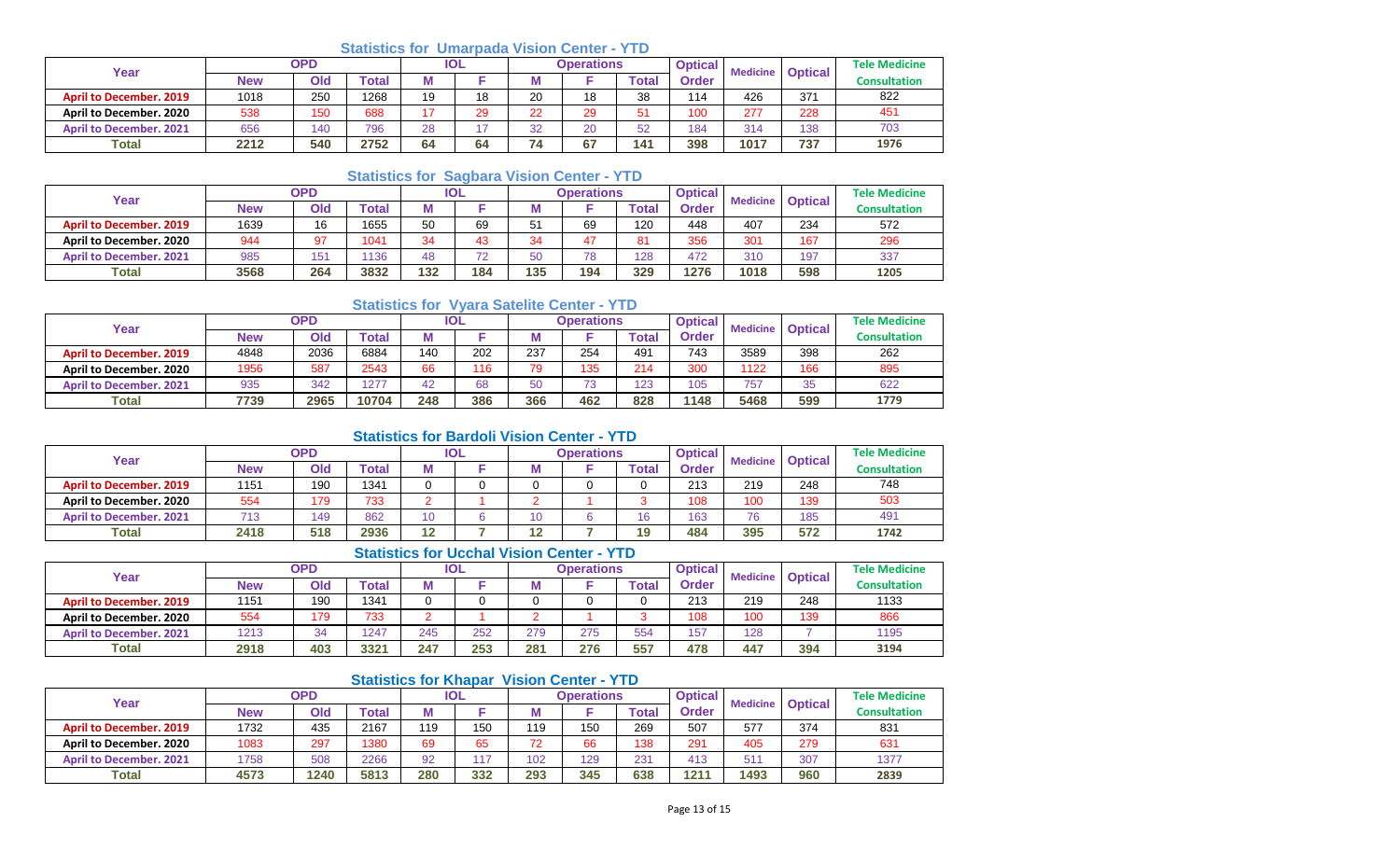## **Statistics for Kosamba Vision Center - YTD**

| Year                           | <b>OPD</b> |     |              | <b>IOL</b> |     | <b>Operations</b> |     |             | <b>Optical</b><br><b>Medicine</b> |     | <b>Optical</b> | <b>Tele Medicine</b> |
|--------------------------------|------------|-----|--------------|------------|-----|-------------------|-----|-------------|-----------------------------------|-----|----------------|----------------------|
|                                | New        | Old | <b>Total</b> | w          |     |                   |     | <b>Tota</b> | <b>Order</b>                      |     |                | Consultation         |
| <b>April to December, 2019</b> | 1297       | 290 | 1587         | 35         | 25  | 35                | 25  | 60          | 206                               | 412 | 154            | 659                  |
| April to December, 2020        | 633        | 197 | 830          | 22         | 29  | 24                | 30  | 54          | 126                               | 192 | 86             | 478                  |
| <b>April to December, 2021</b> | 977        | 272 | 1249         | 107        | 61  | $\mathcal{A}$     | 69  | 180         | 217                               | 259 | 81             | 947                  |
| <b>Total</b>                   | 2907       | 759 | 3666         | 164        | 115 | 170               | 124 | 294         | 549                               | 863 | 321            | 2084                 |

## **Statistics for Kim Vision Center - YTD**

| Year                           |            | <b>OPD</b> |              | <b>IOL</b> |     | <b>Operations</b> |     |       | <b>Optical</b> | <b>Medicine</b> | <b>Optical</b> | <b>Tele Medicine</b> |
|--------------------------------|------------|------------|--------------|------------|-----|-------------------|-----|-------|----------------|-----------------|----------------|----------------------|
|                                | <b>New</b> | Old        | <b>Total</b> |            |     |                   |     | Total | <b>Order</b>   |                 |                | <b>Consultation</b>  |
| <b>April to December, 2019</b> | 1538       | 398        | 1936         | 45         | 35  | 46                | 36  | 82    | 239            | 497             | 110            | 1190                 |
| <b>April to December, 2020</b> | 648        | 109        | 757          | 24         | 31  | $\sim$<br>، ب     | 32  | 69    | 95             | 227             | 85             | 539                  |
| <b>April to December, 2021</b> | 990        | 163        | 153          | 54         | 64  | 53                |     | 124   | 307            | 231             | 53             | 993                  |
| Total                          | 3176       | 670        | 3846         | 130        | 130 | 136               | 139 | 275   | 641            | 955             | 248            | 2722                 |

## **Training Activities - December 2021**

| Vision Assistant     | <b>New</b><br><b>Batch</b> | 1 Year   | Start for 1st<br>February 2021     | In House                        |
|----------------------|----------------------------|----------|------------------------------------|---------------------------------|
| Dr. Kavin Shroff     | Surat                      | 18 Month | October 2020 to<br>March 2022      | <b>Retina Fellowship</b>        |
| Dr. Uma Shroff       | Surat                      | 18 Month | October 2020 to<br>March 2022      | <b>Pediatric Fellowship</b>     |
| Dr. Mansi Desai      | Surat                      | 18 Month | January 2021 to<br>June 2022       | Glaucoma Fellowship             |
| Dr. Zalak Shah       | Surat                      | 1 Year   | January 2021 to<br>December 2021   | <b>Comprehensive Fellowship</b> |
| Dr. Mansi Shah       | Mumbai                     | 1 Year   | April 2021 to<br><b>March 2022</b> | <b>Cornea Fellowship</b>        |
| Dr. Aakruti Jariwala | Surat                      | 1 Year   | June 2021 to May<br>2022           | <b>Comprehensive Fellowship</b> |

| <b>Disease</b>           | <b>Male</b>   | Female         | <b>Total</b> | <b>Disease</b>           | <b>Male</b> | Female         | Tota           |
|--------------------------|---------------|----------------|--------------|--------------------------|-------------|----------------|----------------|
| ONEEYED                  | 4             | 8              | 12           | ONEEYED                  | 30          | 27             | 57             |
| <b>DIABETIC</b>          | 54            | 36             | 90           | <b>DIABETIC</b>          | 325         | 192            | 517            |
| <b>CARDIAC</b>           | 5             | $\Omega$       | 5.           | <b>CARDIAC</b>           | 16          | 5.             | 21             |
| <b>ASTHAMATIC</b>        | 16            | 15             | 31           | <b>ASTHAMATIC</b>        | 77          | 53             | 130            |
| <b>HYPERTENSIVE</b>      | 93            | 156            | 249          | <b>HYPERTENSIVE</b>      | 534         | 749            | 1283           |
| DIABETIC, HYPERTENSIVE   | 38            | 45             | 83           | DIABETIC, HYPERTENSIVE   | 244         | 245            | 489            |
| ONEEYED, ASTHAMATIC      | $\Omega$      | $\Omega$       | 0            | ONEEYED, ASTHAMATIC      | 0           | $\overline{2}$ | $\overline{2}$ |
| ASTHAMATIC, HYPERTENSIVE | 5             | $\overline{4}$ | 9            | ASTHAMATIC, HYPERTENSIVE | 26          | 15             | 41             |
| DIABETIC, ASTHAMATIC     | 0             | $\Omega$       | 0            | DIABETIC.ASTHAMATIC      | 2           |                | 3              |
| DIA, ASTH, HYPERTENSIVE  | 0             |                |              | DIA, ASTH, HYPERTENSIVE  | 0           |                |                |
| ONE Eyed, DIABITIC, H.T. | 0             | $\Omega$       | 0            | ONE Eyed, DIABITIC, H.T  |             | $\Omega$       |                |
| ONE EYED, HYPERTENSIVE   | $\mathfrak z$ | $\mathcal{P}$  | 4            | ONE EYED, HYPERTENSIVE   | 9           | 14             | 23             |
| ONE EYED, DIABITIC       | 0             | $\Omega$       | 0            | ONE EYED, DIABITIC       |             | $\Omega$       |                |
| Total                    | 217           | 267            | 484          |                          | 1265        | 1304           | 2569           |

## **Comparision of Systemic Illness for December Comparision of Systemic Illness - YTD**

| <b>Disease</b>      | Male | Female   | Total        | <b>Disease</b>           | <b>Male</b>  | Female        | Total |
|---------------------|------|----------|--------------|--------------------------|--------------|---------------|-------|
|                     | 4    | 8        | 12           | ONEEYED                  | 30           | 27            | 57    |
|                     | 54   | 36       | 90           | <b>DIABETIC</b>          | 325          | 192           | 517   |
|                     | 5    | 0        | 5            | <b>CARDIAC</b>           | 16           | 5             | 21    |
| IC                  | 16   | 15       | 31           | <b>ASTHAMATIC</b>        | 77           | 53            | 130   |
| IVE                 | 93   | 156      | 249          | <b>HYPERTENSIVE</b>      | 534          | 749           | 1283  |
| YPERTENSIVE         | 38   | 45       | 83           | DIABETIC, HYPERTENSIVE   | 244          | 245           | 489   |
| STHAMATIC           | 0    | $\Omega$ | $\Omega$     | ONEEYED, ASTHAMATIC      | $\Omega$     | $\mathcal{P}$ | 2     |
| <b>IYPERTENSIVE</b> | 5    | 4        | 9            | ASTHAMATIC, HYPERTENSIVE | 26           | 15            | 41    |
| STHAMATIC           | 0    | 0        | 0            | DIABETIC, ASTHAMATIC     | 2            | 1             | 3     |
| YPERTENSIVE         | 0    |          |              | DIA, ASTH, HYPERTENSIVE  | 0            | 1             |       |
| ABITIC,H.T          | 0    | $\Omega$ | $\mathbf{0}$ | ONE Eyed, DIABITIC, H.T  | 1            | $\Omega$      |       |
| <b>IYPERTENSIVE</b> | 2    | 2        | 4            | ONE EYED, HYPERTENSIVE   | 9            | 14            | 23    |
| <b>IABITIC</b>      | 0    | $\Omega$ | $\mathbf{0}$ | ONE EYED, DIABITIC       | $\mathbf{1}$ | $\Omega$      | 1     |
| <b>Total</b>        | 217  | 267      | 484          |                          | 1265         | 1304          | 2569  |
|                     |      |          |              |                          |              | Page 14 of 15 |       |